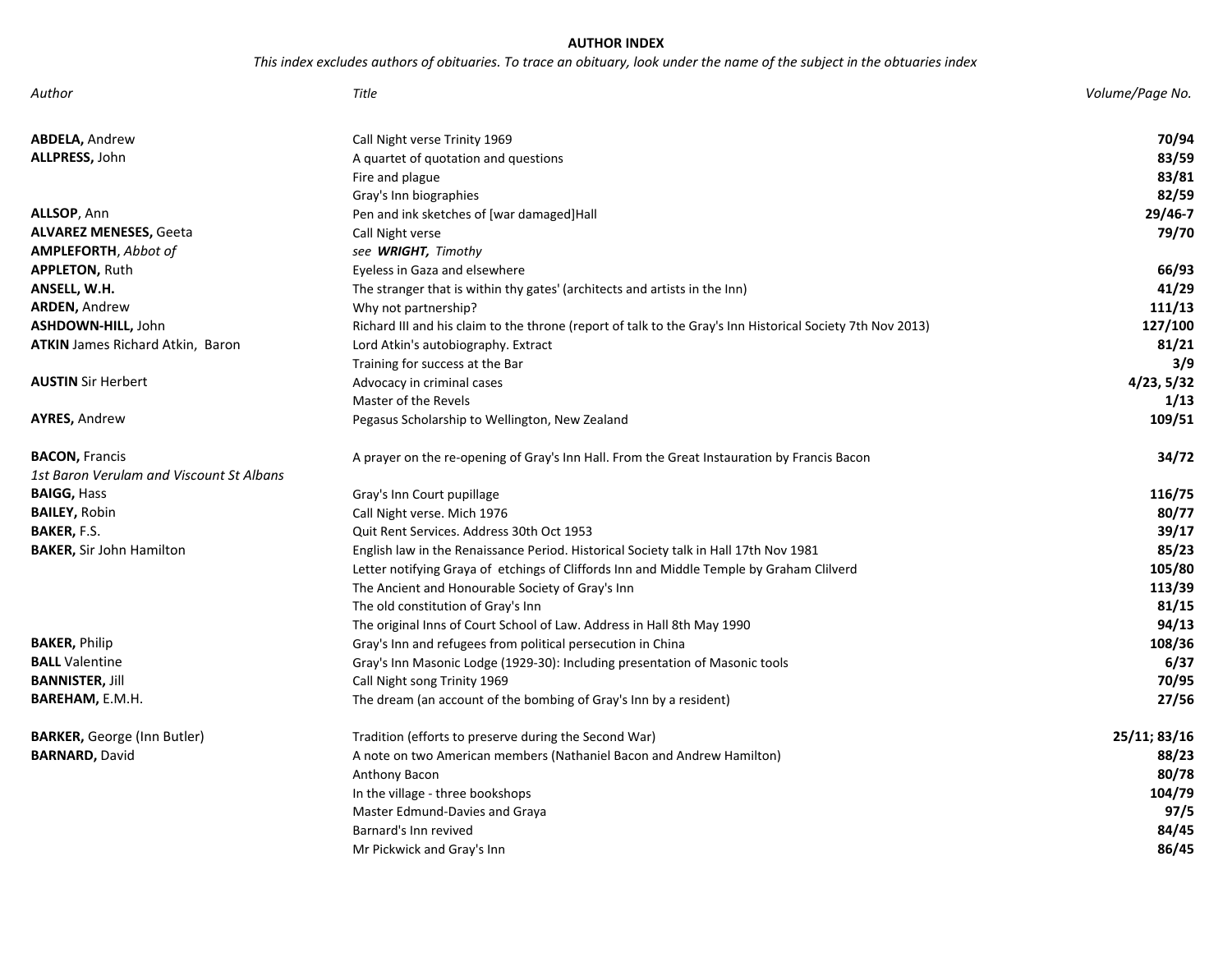| Author                                        | Title                                                                                            | Volume / Page No. |
|-----------------------------------------------|--------------------------------------------------------------------------------------------------|-------------------|
|                                               | Nicholas Bacon and the report on the Inns of Court                                               | 81/17             |
|                                               | Opinion: legal education - a common start for everybody                                          | 125/15            |
|                                               | 'Taken at the flood' by Patrick Devlin. Review                                                   | 106/90            |
|                                               | The Elizabethan law student                                                                      | 83/51             |
| <b>BARNARD, Sir Henry</b>                     | The Treasurer's address to the newly-called barristers, Hilary Term 1953                         | 37/15             |
|                                               | Treasurer's address to newly-called barristers Trinity Term 1953                                 | 38/96             |
| <b>BARNES, Adrian</b>                         | Remembering the City                                                                             | 94/29             |
|                                               | The Lord Mayor's Show 2005                                                                       | 119/60            |
| <b>BARNES, Barbara</b>                        | Call Night verse. Trin 1976                                                                      | 80/77             |
| <b>BARRY, Roland</b>                          | Menzies Q.C. gives Portia a new brief (rewrites Quality of Mercy speech from Merchant of Venice) | 45/36             |
| <b>BARTON</b> Sir Dunbar Plunket, 1st Baronet | A Group of Elizabethan portraits                                                                 | 2/17              |
|                                               | Gray's Inn in the fourteenth century                                                             | 12/15             |
|                                               | Gray's Inn in the time of King James I                                                           | 17/197            |
|                                               | Gray's Inn in the times of Henry VII and Henry VII                                               | 1/1               |
|                                               | Gray's Inn under the Plantagenets and the Tudors                                                 | 15/107            |
|                                               | Some historical notes about Gray's Inn Square                                                    | 7/17              |
|                                               | Some historical notes about the Chapel of Gray's Inn                                             | 3/16              |
|                                               | The Family of Howard and Gray's Inn                                                              | 3/18              |
|                                               | The family of Stanley at Gray's Inn                                                              | 13/13             |
|                                               | The Middle Temple and Gray's Inn: inauguration of a new amity                                    | 9/7               |
|                                               | The offices of "Chaplain" and "Preacher" at Gray's Inn                                           | 16/154            |
|                                               | The origin of Gray's Inn                                                                         | 11/11             |
|                                               | The recent reparation of Gray's Inn Hall                                                         | 10/14             |
|                                               | The Wingfields of Suffolk: a Gray's Inn family                                                   | 5/23              |
| <b>BEDDINGHAM, Kathleen</b>                   | Gray's Inn and the Red Barn murder                                                               | 81/43             |
| <b>BEDDINGHAM, Philip</b>                     | Gray's Inn Library 1555-1973. Includes archival images                                           | 123/61            |
|                                               | The Library [1924-1970]                                                                          | 72/132            |
|                                               | The Library 1927-1977                                                                            | 80/45             |
| <b>BEDINGFIELD, Christopher</b>               | Brandon - one of us? (Refutation of Fletcher's identification of arms in 'Brandon Doorway')      | 96/31             |
|                                               | Letter on Hall customs                                                                           | 100/80            |
|                                               | The conqueror of the Armada. A Fellow for sixty years                                            | 92/31             |
|                                               | The Small Pension Room shields. With colour illustrations                                        | 102/34            |
| <b>BEDINGFIELD, David</b>                     | An American at Gray's Inn                                                                        | 95/32             |
| <b>BEEVERS, C.E.</b>                          | Act of Parliament clock                                                                          | 38/109            |
| <b>BELL, Randal</b>                           | Poems                                                                                            | 35/42; 38/109,127 |
|                                               |                                                                                                  | 39/58             |
|                                               |                                                                                                  | 46/119-120        |
|                                               |                                                                                                  | 47/43,52          |
| <b>BELOFF, Max Beloff, Baron</b>              | The need for an independent Bar                                                                  | 95/28             |
| <b>BELOFF, Michael</b>                        | A tale of two cities (An account of his time as President of Trinity College, Oxford)            | 118/13            |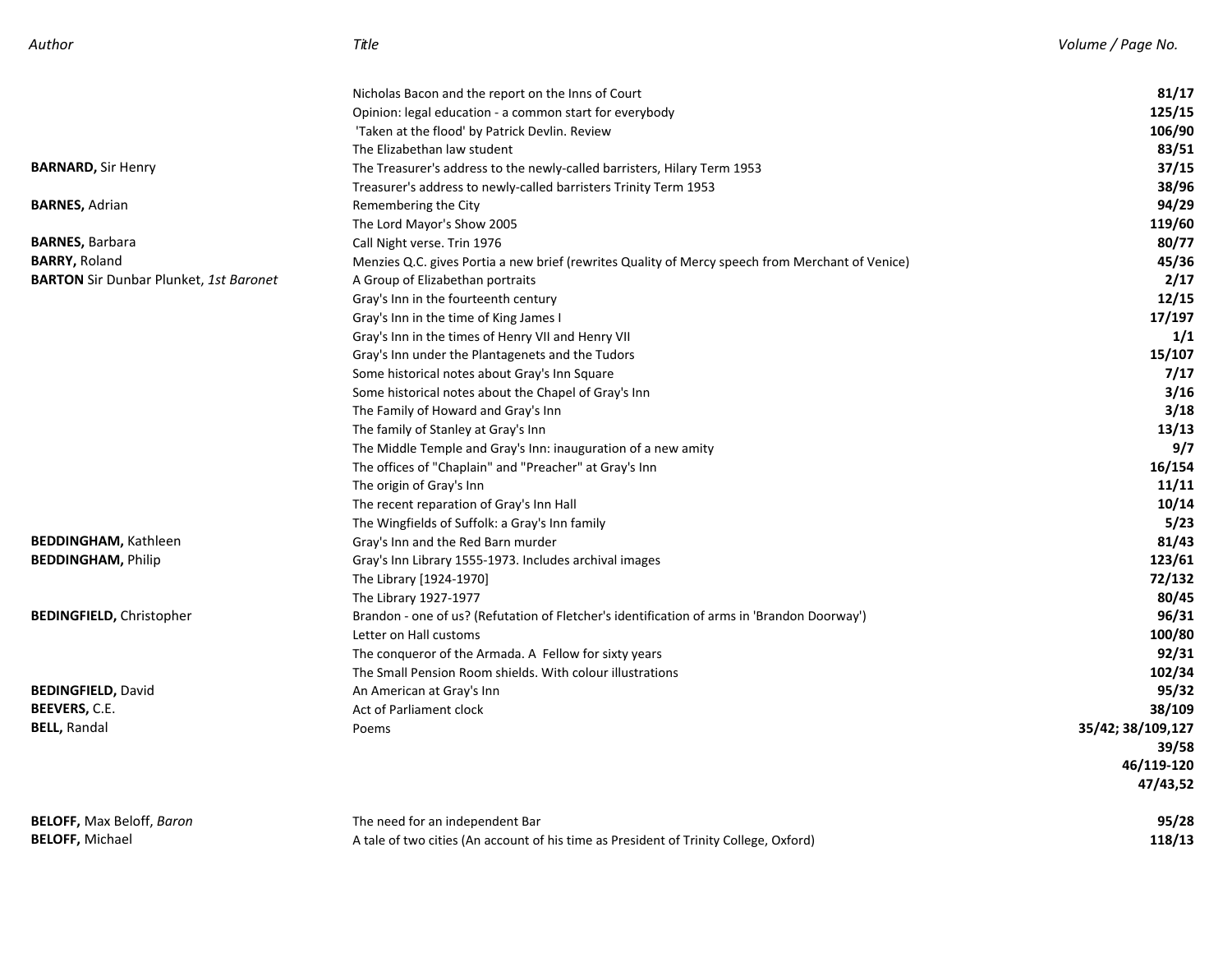| Volume / Page I |  |
|-----------------|--|
|-----------------|--|

| Author | Title | Volume / Page No. |
|--------|-------|-------------------|
|        |       |                   |

|                                                      | A year in a Treasurer's life                                                                                      | 122/85 |
|------------------------------------------------------|-------------------------------------------------------------------------------------------------------------------|--------|
|                                                      | F.E. Smith: lessons from a legal life. 3rd Birkenhead Lecture 18th Oct 2010 (abridged)                            | 124/21 |
|                                                      | Sisters in law: the irresistable rise of women in wigs. Barnard's Inn reading 25th Jun 2008                       | 123/33 |
| <b>BICKERSTETH OTTLEY, Feilding Bickersteth</b>      |                                                                                                                   |        |
| see OTTLEY, Feilding Bicketsteth                     |                                                                                                                   |        |
| <b>BINGHAM, Thomas Henry Bingham, Baron</b>          | Address at service of thanksgiving for The Rt Hon. Lord Denning. Westminster Abbey 17th June 1999                 | 110/17 |
|                                                      | Speech at House Dinner 30th Mar 1995                                                                              | 101/38 |
|                                                      | The future of the Judicial Committee of the Privy Council                                                         | 121/22 |
|                                                      | The highest court in the land                                                                                     | 115/36 |
|                                                      | The role of an advocate in a common law system. Inaugural Birkenhead Lecture 6th Oct 2008 (abridged)              | 122/17 |
| <b>BIRKENHEAD</b> Frederick Edwin Smith, 1st Earl of | The Local Bar                                                                                                     | 1/10   |
|                                                      | The Two Birkenheads. Speech in Hall, 1928 on coming of age of his son who was admiited aged 14                    | 79/62  |
| <b>BIRKETT, Sir Norman</b>                           | The advocate. Address in Hall 1st July 1957                                                                       | 46/89  |
| <b>BLACK, Catherine</b>                              | A not quite-so-mysterious East (Account of visit to South Korea)                                                  | 84/62  |
| <b>BLACKETT, Jeff</b>                                | Discipline in rugby                                                                                               | 124/68 |
| <b>BOOTH, Nigel</b>                                  | Visit to the European Legal Institutions (1994)                                                                   | 100/69 |
| <b>BOWEN</b> Ivor                                    | A Reader of Gray's Inn (Robert Callis, Reader 1622)                                                               | 3/28   |
|                                                      | Life in Gray's Inn: some Quarter Session records                                                                  | 14/65  |
|                                                      | My first brief                                                                                                    | 11/19  |
| <b>BOWERS-BROADBENT, Christopher</b>                 | Gray's Inn - the musical Inn                                                                                      | 108/32 |
|                                                      | Gray's Inn Chapel and its music. October 2000                                                                     | 112/16 |
| <b>BOURNE, Colin</b>                                 | A tour of European institutions (1997)                                                                            | 106/40 |
| <b>BOYD, John</b>                                    | Still life outside private practice                                                                               | 103/35 |
| <b>BRACEWELL, Dame Joyanne</b>                       | Family law: rights and consequences. Barnard's Inn Reading 16th Jun 2005                                          | 119/28 |
| <b>BRADBURY, R.A.</b>                                | Griffin goes to Canterbury (poem)                                                                                 | 82/69  |
| <b>BRENNAN, Daniel</b>                               | The Bar, The Inns and legal reform                                                                                | 108/13 |
| <b>BRUCE, Richard</b>                                | The first ninety-nine [issues of Graya]                                                                           | 100/15 |
| <b>BULLEN, Caroline</b>                              | A matter of interpetation                                                                                         | 85/31  |
| <b>BURKE, Charles</b>                                | The founding of Graya                                                                                             | 36/111 |
| <b>BURKE, Mary</b>                                   | Gray's Inn over fifty years                                                                                       | 105/37 |
|                                                      | Gray's Inn Walks (poem)                                                                                           | 84/43  |
|                                                      | Master Edmund-Davies and Graya                                                                                    | 97/5   |
|                                                      | Mr Pickwick and Gray's Inn                                                                                        | 86/45  |
|                                                      | Signs of the times (epigram)                                                                                      | 84/24  |
|                                                      | The portrait of the late Master Everington QC                                                                     | 86/20  |
|                                                      | True or false (epigram)                                                                                           | 84/34  |
|                                                      | You are old Father William (Call Night verse)                                                                     | 82/77  |
| <b>BURRIDGE, Richard A.</b>                          | Annual Mulligan Sermon preached by the Revd Professor Richard A Burridge, Dean King's College London 8th May 2011 | 125/73 |
| <b>BURTON, Michael</b>                               | The XVth Giornata Gentiliana. Speech given by Master Michael Burton at San Ginesio 15th Sept 2012                 | 126/83 |
| <b>BUTCHER, Anthony</b>                              | An Under Treasurer of distinction (David Jenkins). Includes photographs                                           | 122/36 |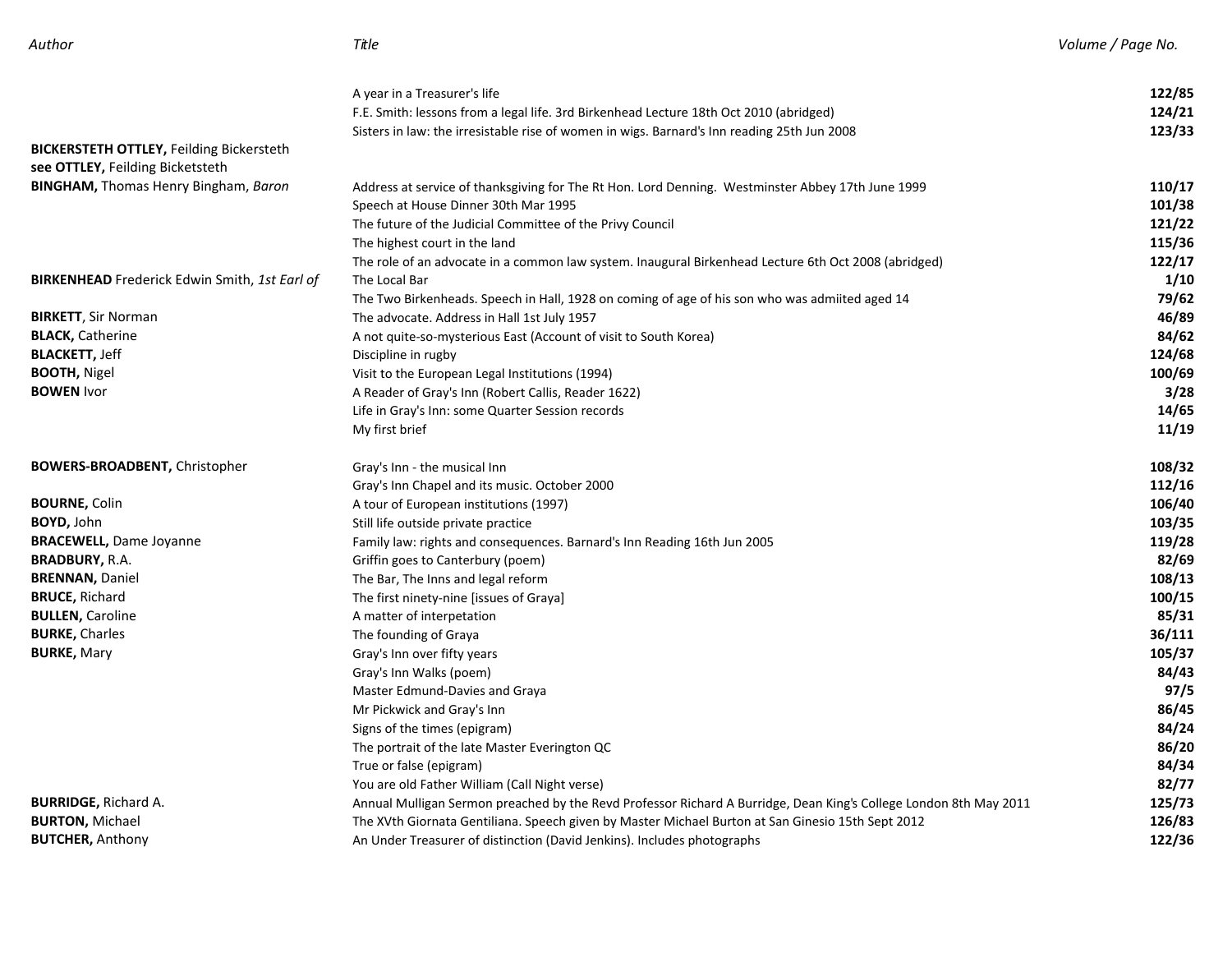|                                          | <b>Canon Eric James</b>                                                                                  | 105/27      |
|------------------------------------------|----------------------------------------------------------------------------------------------------------|-------------|
|                                          | Coram family                                                                                             | 120/59      |
|                                          | In the village: Sutton's Hospital in Charterhouse                                                        | 113/24      |
|                                          | In the village. The Italian village                                                                      | 109/48      |
|                                          | The Preacher (Bishop Michael Doe, licensed 8th Jun 2011)                                                 | 125/61      |
|                                          | The Reverend Roger Holloway                                                                              | 106/51      |
| <b>BUTCHER, Christopher</b>              | Father Stanton of St Alban's Holborn                                                                     | 126/75      |
|                                          | St Alban the Martyr                                                                                      | 124/37      |
| <b>BUTCHER Ernest Henry</b>              | <b>Editorship of Graya</b>                                                                               | 15/106      |
|                                          | Famous Grayans of former times. No.1 Sir Philip Sidney (1554-1586)                                       | 8/19        |
|                                          | Famous Grayans of former times. No.2. William Cecil Lord Burghley (1520-1598)                            | 9/19        |
|                                          | The Circuits: The Western Circuit: by a member                                                           | 6/19        |
|                                          | The new judges (Mr Justice Greaves-Lord and Mr Justice Hilbery)                                          | 16/159      |
| BYGOTT-WEBB, J.W.                        | Christopher and Company Limited                                                                          | 45/25       |
|                                          | Some reflections on wine and Gray's Inn                                                                  | 44/104      |
| <b>BYRNE, M. Eric</b>                    | Why the willow weeps (poem)                                                                              | 69/61       |
| <b>CAIN, Tubal</b>                       | A relic of Gray's Inn (the old stove 1815-1897)                                                          | 30/103      |
| <b>CAMERON, Marie</b>                    | The Road to Uzbekistan                                                                                   | 100/60      |
|                                          | Where are they now? - Fiona Roberts                                                                      | 103/42      |
| <b>CAMPBELL, James Henry Musson</b>      | see GLENAVY, James Henry Musson Cambell, Baron                                                           |             |
| <b>CAMPION Bernard</b>                   | Domus                                                                                                    | 16/152      |
|                                          | Francis Bacon and Gray's Inn                                                                             | 15/120      |
|                                          | My first brief                                                                                           | 11/19       |
| <b>CAMPION, Sidney</b>                   | Shakespeare and Gray's Inn                                                                               | 33/42       |
| <b>CAPLAN, Leonard</b>                   | A Gray's Inn babe                                                                                        | 81/39       |
|                                          | Call Night speeches 1979. Extracts                                                                       | 83/17       |
|                                          | Hippocras                                                                                                | 93/23       |
|                                          | Master Margaret Thatcher. Short account of P.M. Dining in Hall 5th Nov 1987                              | 91/30       |
|                                          | Sir William Gasciogne                                                                                    | 94/20       |
|                                          | The Night of Errors + correspondence                                                                     | 97/43;99/54 |
|                                          | The Old Bailey 1878                                                                                      | 56/89       |
| <b>CARLILE, Alex Carlile, Baron</b>      | Applying for Silk                                                                                        | 127/14      |
|                                          | In the political world. On first looking from Westminster Bridge                                         | 106/29      |
|                                          | Opinion - The netnintio of Parliament (statutory interpretation by reference to parliamentary intention) | 98/5        |
|                                          | Terrorism: Cold War or bad law. Barnard's Inn Reading 26th Jun 2008                                      | 122/41      |
| <b>CARR, Sir Arthur Comyns Strettell</b> | Some hints on audibility [in advocacy]                                                                   | 45/18       |
|                                          | The judgment of The International Military Tribunal for the Far East                                     | 29/26       |
|                                          | The Treasurer's address to the newly called barristers, Hilary1950                                       | 31/6        |
|                                          | The Treasurer's address to the newly called barristers, Trinity1950                                      | 32/91       |
| CASSON, John                             | Gray's Inn seen from the outside                                                                         | 69/27       |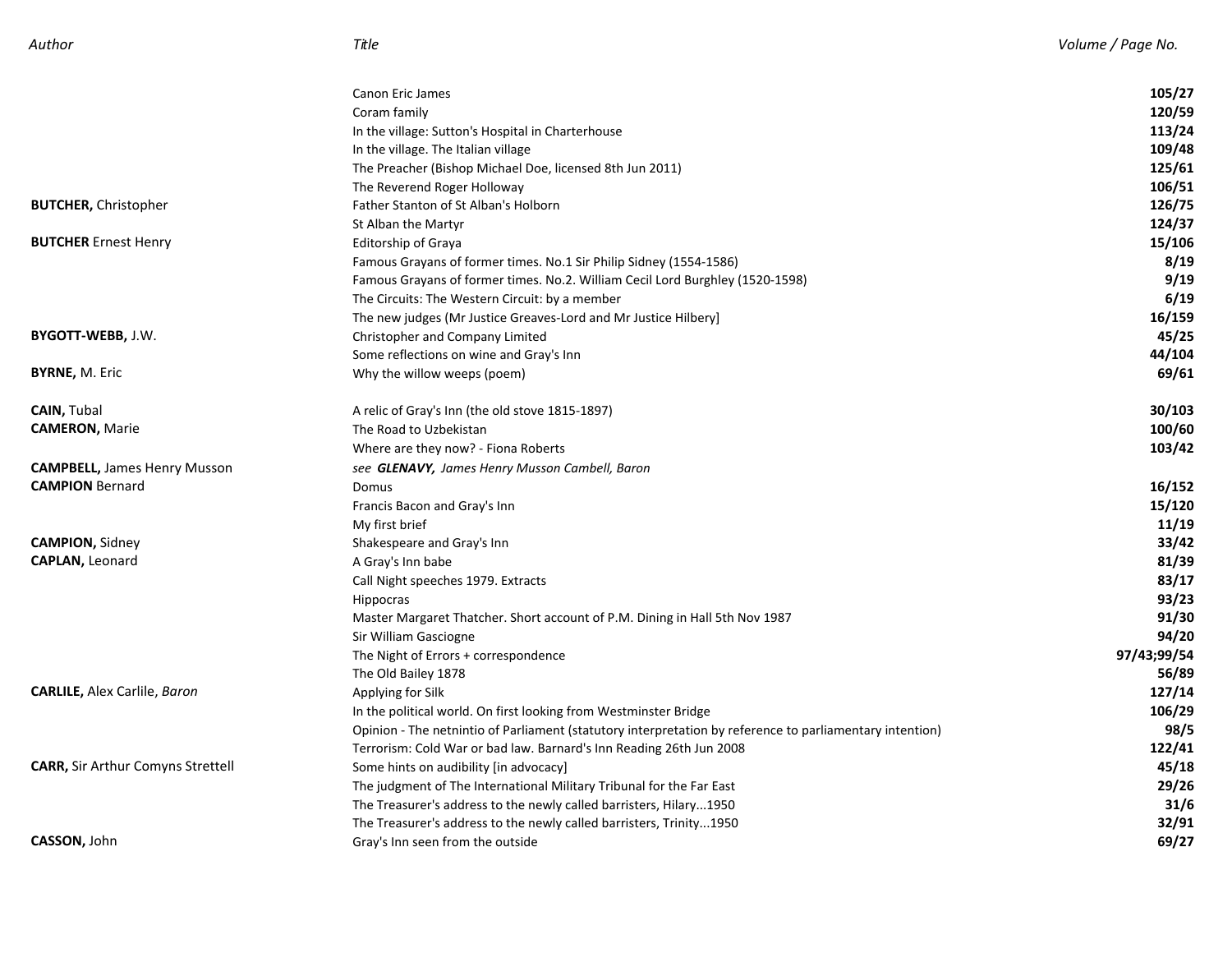| Author                                                | Title                                                                                               | Volume / Page No. |
|-------------------------------------------------------|-----------------------------------------------------------------------------------------------------|-------------------|
| <b>CHADDERTON, Margaret M</b>                         | Comedy of Errors to Porterhouse Blue (an interview with actor Ian Richardson by Magaret Chadderton) | 90/53             |
|                                                       | Filming at the Inn. Note                                                                            | 89/60             |
|                                                       | The American Bar Association at Gray's Inn 1985                                                     | 89/54             |
| <b>CHAMBERS, Nicholas</b>                             | Opinion - Woolf, a modest proposal                                                                  | 102/5             |
|                                                       | The Woolf talk at Gray's Inn civil procedure evening                                                | 109/26            |
| <b>CHAPMAN, Matthew</b>                               | Pegasus Scholar's report, 1999 Melbourne, Australia                                                 | 111/43            |
| <b>CHARTRES, Richard John Carew, Bishop of London</b> | The Annual Mulligan Sermon preached at Gray's Inn Chapel 5th Nov 2006                               | 120/67            |
| <b>CHAUCER, Geoffrey</b>                              | The Serjeant-at-law; The Maunciple                                                                  | 86/21             |
| CHESTERTON, G.K.                                      | Monsters of the Middle Ages                                                                         | 37/29             |
| <b>CHRISTIAN, Charles</b>                             | Lord Grey of Naunton - honoured to be an Honorary Bencher                                           | 96/9              |
|                                                       | Opinion - The clients are revolting                                                                 | 108/10            |
|                                                       | Our first hundredth                                                                                 | 100/5             |
|                                                       | Sunday, Bloody Sunday wins                                                                          | 113/17            |
|                                                       | The Graya profile - Master Southworth                                                               | 98/8              |
|                                                       | The Graya profile - The Treasurer, Master Glidewell                                                 | 101/8             |
|                                                       | The Graya profile - The Treasurer, Master Sparrow                                                   | 99/9              |
|                                                       | The Treasurer, Master Vinelott - a straightforward career                                           | 97/9              |
| <b>CHUNG, Tan Lin Cheung Leung</b>                    | Judicial life in Mauritius                                                                          | 87/53             |
| <b>CHURCHILL, Winston</b>                             | House Dinner 13th Jun 1952. Includes speech by Master Churchill                                     | 36/95             |
| <b>CLARKE, Sir Edward</b>                             | Lawyers and the law No.2. Views of a great advocate, the late Sir Edward Clarke K.C.                | 9/30              |
| <b>CLARKE HALL, Sir William</b>                       | see HALL, Sir William Clarke                                                                        |                   |
| <b>CLEAVE, J.K.F</b>                                  | Gray's Inn in Victorian days                                                                        | 21/28             |
| <b>CLOUGH, Mark</b>                                   | The map of Community law practice                                                                   | 102/42            |
| <b>COAKLEY, Sarah</b>                                 | The Annual Mulligan Sermon preached at Gray's Inn Chapel 20th July 2003                             | 117/19            |
| <b>COHEN, Michael</b>                                 | Experts and how to deal with them                                                                   | 113/35            |
| <b>COLLINS, Martin</b>                                | An ancient amity, familiarity and friendship                                                        | 112/31            |
|                                                       | Serjeant Allen's breakfast                                                                          | 114/32            |
|                                                       | Sir John Holt's portrait                                                                            | 112/36            |
|                                                       | The Archbishops' window                                                                             | 115/68            |
|                                                       | The Walks 1994-1997                                                                                 | 106/33            |
|                                                       | Trinity Call Day 22nd July 1999 (Treasurer's speech)                                                | 110/5             |
| <b>COLLINS, James</b>                                 | Gray's Inn and the Gorsedd                                                                          | 82/53             |
| <b>COLOMBOS, C. John</b>                              | The Grotius Society                                                                                 | 40/76             |
| <b>COMYNS CARR, Sir Arthur</b>                        | see CARR, Sir Arthur Comyns Strettell                                                               |                   |
| <b>COULSON, Peter</b>                                 | Sir Brett Cloutman: the late V.C. of The Great War                                                  | 122/63            |
|                                                       | 'Your best four years on the Bench': As a Presiding Judge on the North Eastern Circuit              | 126/30            |
| <b>COWPER, Francis</b>                                | About Graya                                                                                         | 68/109            |
|                                                       | A great Head Porter (Fred Suter)                                                                    | 84/32             |
|                                                       | Call Night [customs]                                                                                | 43/62             |
|                                                       | Clues in the old Hall (evidence of pre- 1555 Hall discovered during post-war rebuilding)            | 29/48             |
|                                                       | Conduct unbecoming                                                                                  | 83/25             |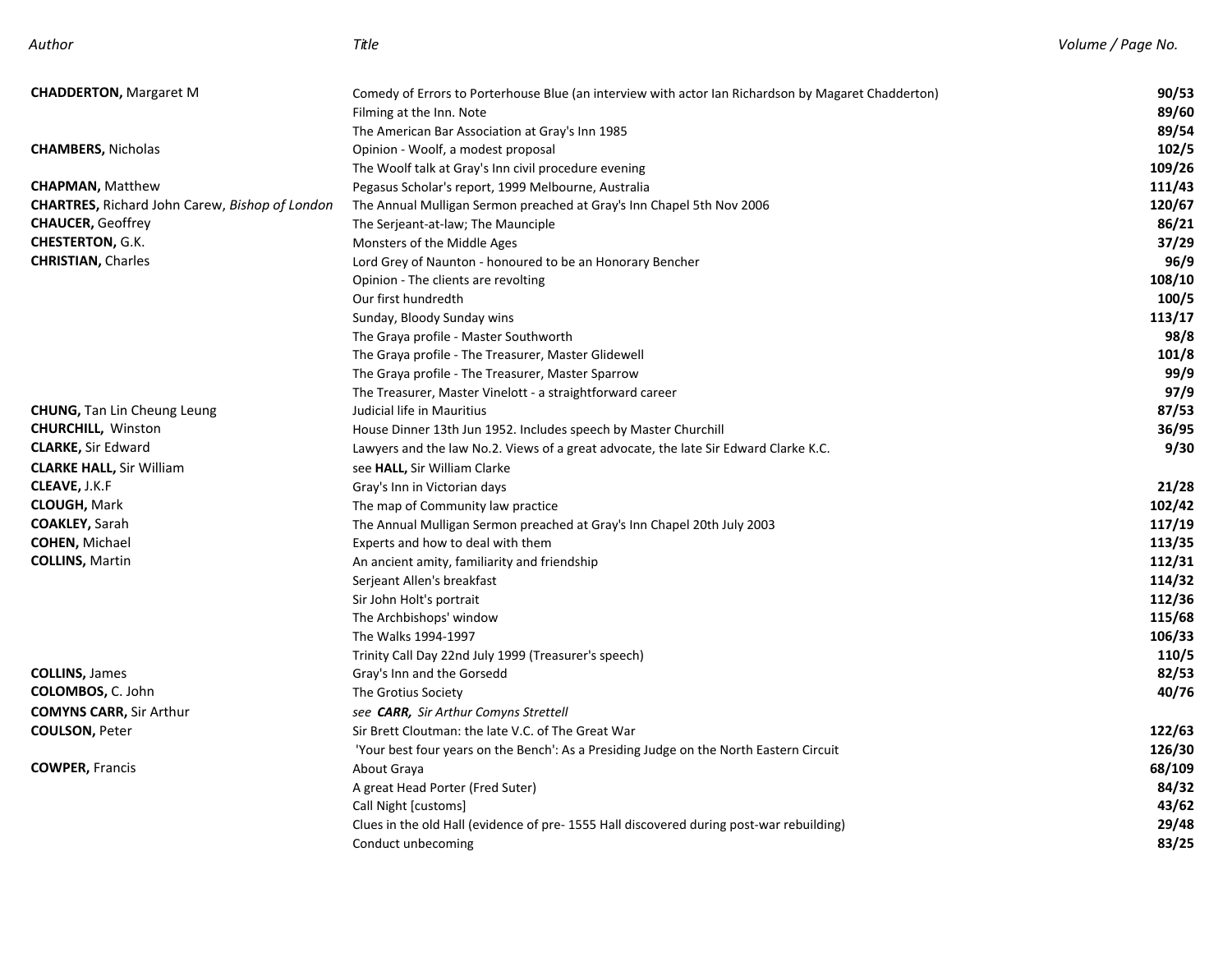| Dining in Hall                                                    | 60/83         |
|-------------------------------------------------------------------|---------------|
| Dining together                                                   | 66/99         |
| Famous Grayans of former times: Alexander Rigby 1594-1650         | 20/25         |
| Famous Grayans of former times: David Jenkins: the Royalist Judge | 19/41         |
| Famous Grayans of former times: Mr Baron Huddleston 1815-1890     | 18/40         |
| Famous Grayans of former times: Sir John Holt                     | 22/25         |
| Famous Grayans of former times: Sir Samuel Romilly 1757-1818      | 21/37         |
| Fleurs du Mal. 1887 performance of the Masque of Flowers          | 91/43         |
| Goodbye Clara                                                     | 79/41         |
| Gray's Inn and the United States                                  | 73/23         |
| Gray's Inn Chambers (former Gray's Inn Coffee House)              | 67/25         |
| Gray's Inn Chapel: the past                                       | 52/81         |
| Gray's Inn during the 1930s                                       | 80/22         |
| Gray's Inn Coffee House                                           | 59/27         |
| Gray's Inn Library: from the beginning                            | 49/9          |
| Great Men of Gray's Inn                                           | 71/30         |
| <b>Hilaire Belloc</b>                                             | 72/91         |
| <b>Holker and Kenealy</b>                                         | 67/17         |
| Holker of Gray's Inn                                              | 14/71         |
| Lost in the 'London'                                              | 63/41         |
| Man of two continents [Winston Churchill]                         | 61/35         |
| Men of Gray's Inn: Charles Wolfran Cornwall [1735-1789]           | 43/37         |
| Men of Gray's Inn: Dr John Lee [1783-1866]                        | 59/35         |
| Men of Gray's Inn: Edward Gibbon Wakefield 1796-1862              | 24/13         |
| Men of Gray's Inn: George Monck, Duke of Albermarle [1608-1670]   | 44/113        |
| Men of Gray's Inn: Henry Marten 1602-1680                         | 23/29         |
| Men of Gray's Inn: Lord Glenavy [1851-1931]                       | 28/44         |
| Men of Gray's Inn: Lord Merivale 1855-1939                        | 36/105        |
| Men of Gray's Inn: Lord Raymond                                   | 26/35         |
| Men of Gray's Inn: Lord Romilly [1802-1874]                       | 41/54         |
| Men of Gray's Inn: Mr Baron Hullock [1767-1829]                   | 27/38         |
| Men of Gray's Inn: Sir Dunbar Plunket Barton                      | 30/98         |
| Men of Gray's Inn: Sir Francis Cowper [1561-1626]                 | 39/39         |
| Men of Gray's Inn: Sir Nicholas Bacon [1510-1579]                 | 38/113        |
| Men of Gray's Inn: Sir James Eyre [1734-1799]                     | 40/85         |
| Men of Gray's Inn: Sir Richard Hutton [1560-1639]                 | 33/17         |
| Men of Gray's Inn: Sir Robert Lush [1807-1881]                    | 37/30         |
| Men of Gray's Inn: Timothy Healy K.C. [1855-1931]                 | 32/125; 53/27 |
| Men of Gray's Inn: Viscount Jocelyn [1688?-1756]                  | 45/30         |
| Mr Justice Manisty                                                | 15/117        |
| Ralley (Call for support to revive the spirit of the Inn)         | 82/23; 84/37  |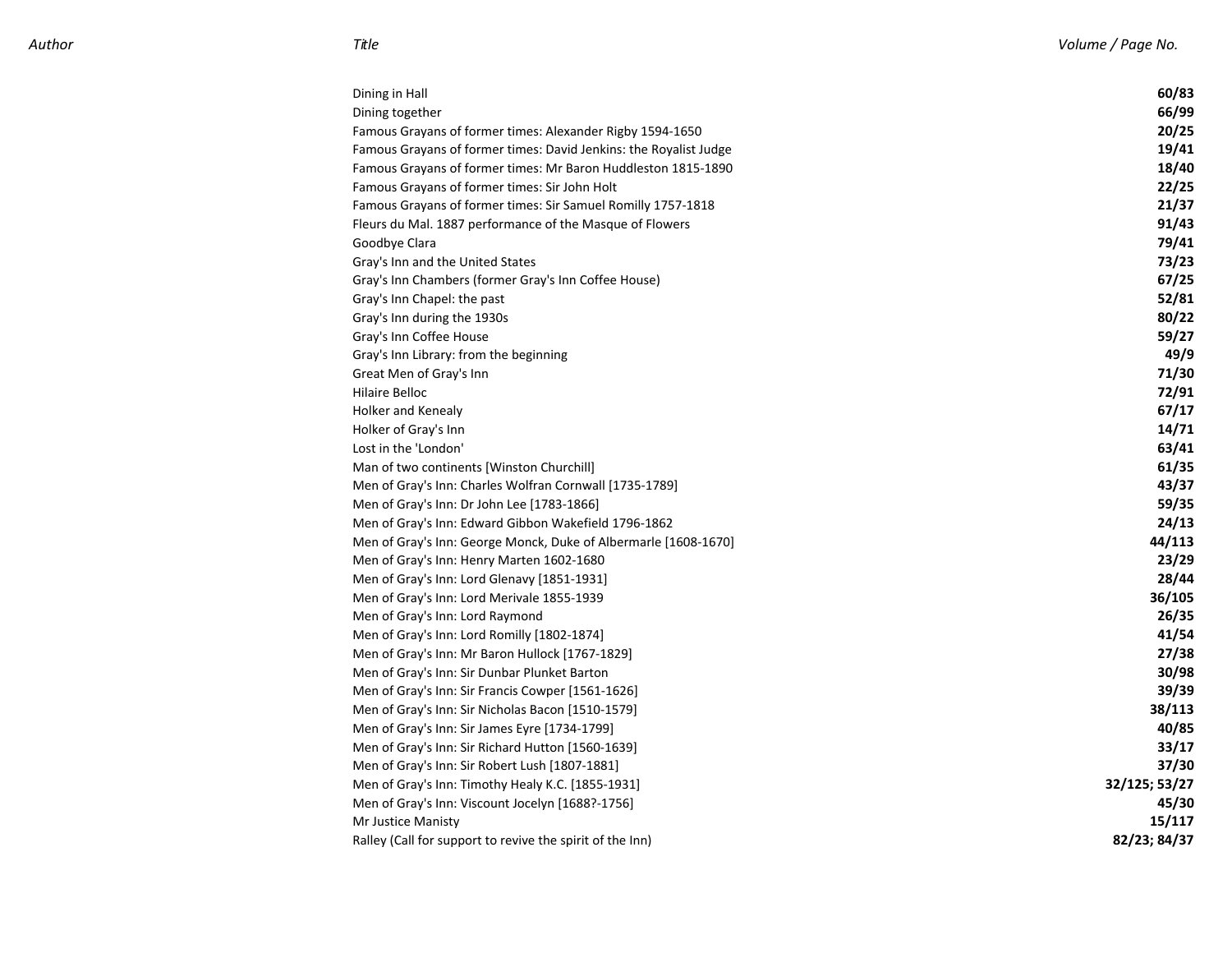|                                  | Solicitors of Gray's Inn (Denton Hall & Burgin and Rubinstein Callingham)                                          | 83/55        |
|----------------------------------|--------------------------------------------------------------------------------------------------------------------|--------------|
|                                  | Speech at House Dinner in his honour 15th Jun 1989                                                                 | 93/31        |
|                                  | Staple Inn: (I) Its History                                                                                        | 42/109       |
|                                  | Study at the Inns                                                                                                  | 75/17        |
|                                  | The Ancients of Gray's Inn                                                                                         | 94/11        |
|                                  | The Chapel                                                                                                         | 80/34        |
|                                  | The Crown and Gray's Inn                                                                                           | 19/12        |
|                                  | The Earl of Birkenhead 1872-1930                                                                                   | 34/101       |
|                                  | The Fire Judges                                                                                                    | 73/24        |
|                                  | The function of the Inns of Court                                                                                  | 68/103       |
|                                  | The Holborn Gate                                                                                                   | 60/93        |
|                                  | The Inns of Court before the Civil War                                                                             | 76/71        |
|                                  | The Pipe Office                                                                                                    | 48/87        |
|                                  | The Prince and the planners. Review of 'A vision of Britain' by H.R. The Prince of Wales                           | 93/25        |
|                                  | Three hundred years ago                                                                                            | 24/21        |
|                                  | Time marks in Gray's Inn                                                                                           | 92/53        |
| COX, Philip                      | Grand Day Easter Term 1988 (European Dinner)                                                                       | 92/29        |
|                                  | Memories of the Battle of the Atlantic (with introduction by Master Pill). Includes small portait photo in uniform | 123/79       |
|                                  | Treasurer's Call Night speeches 5th Feb and 26th Nov 1991.                                                         | 94/79; 95/25 |
| <b>CRABB, Donald &amp; Mary</b>  | Gray's Inn during the 1940s                                                                                        | 80/26        |
| <b>CRANSTON, Ross</b>            | Australian connections                                                                                             | 128/38       |
|                                  | From the Commons to the Bench                                                                                      | 123/26       |
|                                  | Lord Bingham of Cornhill: the path to judicial office. Includes photographs                                        | 122/67       |
|                                  | Master Hale: the early years                                                                                       | 124/55       |
|                                  | Master Kenneth Clarke: the legal career                                                                            | 125/29       |
|                                  | On judicial method                                                                                                 | 126/61       |
|                                  | Sidney Webb and Gray's Inn                                                                                         | 127/53       |
| <b>CREW, Albert</b>              | Some Old Bailey personalities                                                                                      | 20/42        |
| <b>CROOM-JOHNSON, Sir David</b>  | A not so quiet corner of legal history                                                                             | 83/43        |
|                                  | Did Don Giovanni kill the Commendatore?                                                                            | 84/33        |
|                                  | Gray's Inn and the Seven Bishops                                                                                   | 90/25        |
|                                  | Letter on question of whether Shakespeare attended Comedy of Errors in Gray's Inn Hall                             | 98/73        |
|                                  | Part of the address of the Treasurer. Call night Trin 1981                                                         | 85/39        |
| <b>CROZIER, D.S.R</b>            | A review of The Comedy of Errors (1994)                                                                            | 101/32       |
| <b>CROUCH J.Leonard</b>          | A great event: visit of members of the Bar and The Law Society to America and Canada [1930]                        | 7/25         |
| <b>CUSACK, Sir Ralph Vincent</b> | The craft and art of advocacy. Address in Hall 28th Apr 1976                                                       | 79/7; 88/25  |
| <b>CUTTING, Christopher</b>      | What price professionalism?                                                                                        | 87/21        |
| <b>DAVIES, Herbert Edmund</b>    | see EDMUND-DAVIES, Herbert Edmund Davies, Baron                                                                    |              |
| DAVIS, J                         | 170 years in Holborn (History of Matthews Drew, Stationers) (J.Davis)                                              | 82/63        |
| DEHN, Conrad                     | Opinion: judicial assistance                                                                                       | 121/16       |
|                                  |                                                                                                                    |              |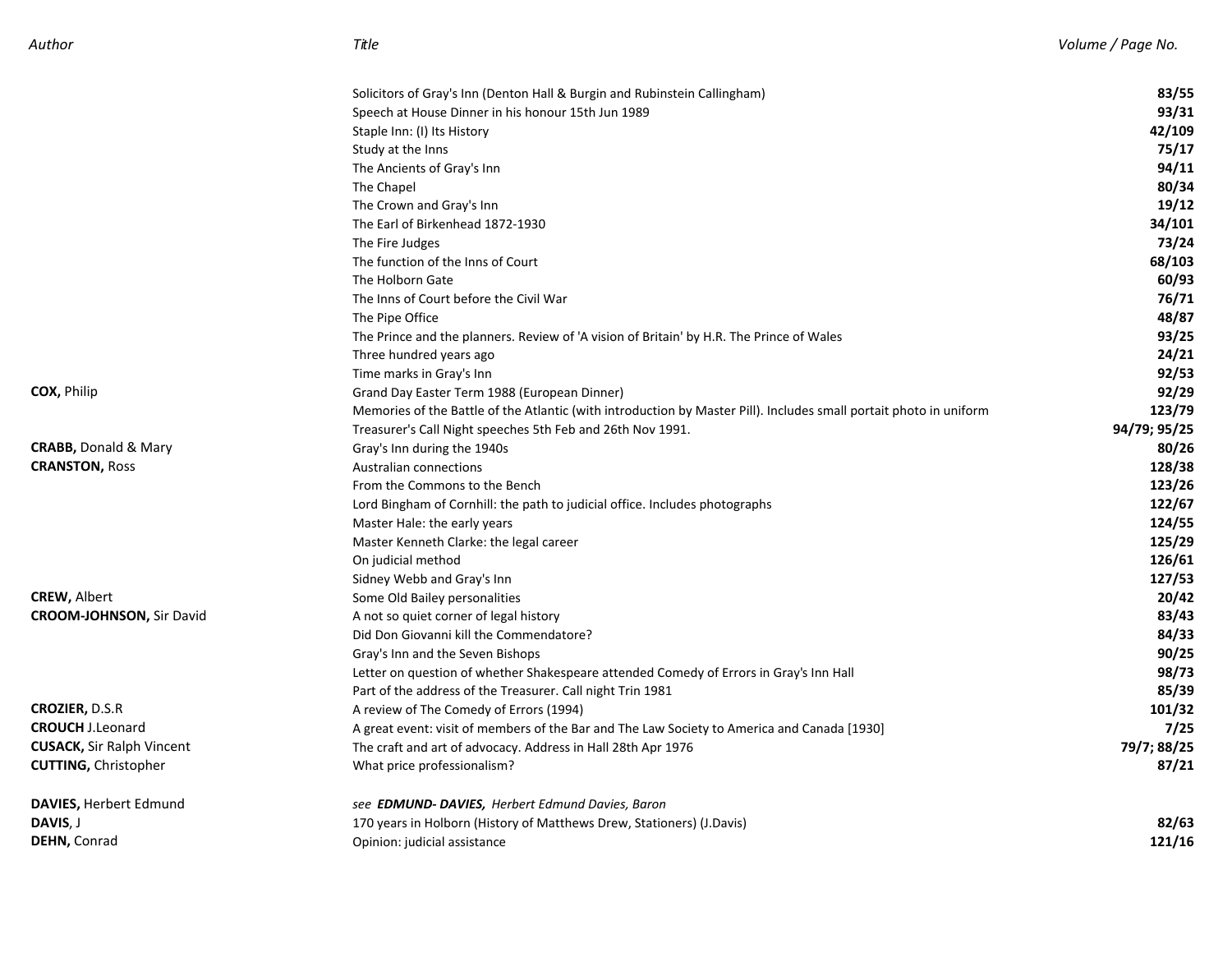|                                                    | The group portrait                                                                                     | 106/16        |
|----------------------------------------------------|--------------------------------------------------------------------------------------------------------|---------------|
| DE MONTMORENCY, J.E.G. De                          | see <b>MONTMORENCY</b> , J.E.G de                                                                      |               |
| DENNING, Alfred Thompson Denning, Baron            | Address by Lord Bingham at the service of thanksgiving, Westminster Abbey 17th Jun 1999                | 110/17        |
|                                                    | Legal and judicial recollections. Editorial mention of address in Hall 22nd Apr 1975                   | 79/7          |
|                                                    | The future of our legal institutions. Address in Hall, 4th July 1960                                   | 52/103        |
| <b>DERBYSHIRE, Sir Harold</b>                      | Legal interlude on the Somme 1916                                                                      | 71/35         |
| DEVLIN, Christopher                                | The hunter and the hunted [Richard Topcliffe and Henry Walpole]                                        | 55/23         |
| <b>DEVLIN, Patrick Devlin, Baron</b>               | Call Night speech, Trinity Term 1966                                                                   | 64/93         |
|                                                    | Journey to the Antipodes                                                                               | 58/99         |
|                                                    | Lord Devlin on the life of Gray's Inn                                                                  | 58/79         |
|                                                    | Taken at the flood'. (extract)                                                                         | 105/32        |
|                                                    | The court and the young barrister. Address in Hall 28th April 1958                                     | 48/66; 114/16 |
| DOE, Michael David                                 | Can social equality and religious freedom co-exist?                                                    | 126/72        |
|                                                    | Life before death: a sermon preached at Gray's Inn Chapel 20th Jul 2014                                | 128/87        |
| <b>DON</b> , Graham                                | Letter concerning selection for the Bench                                                              | 101/71        |
| <b>DOYLE, Kathleen Margaret</b>                    | Call Night verse Trin 1973                                                                             | 77/192        |
| <b>DRAKE, Sir Francis</b>                          | Drake's prayer                                                                                         | 33/23         |
| <b>DRYSDALE</b> A.M.                               | Lawyers in the House of Commons                                                                        | 3/24          |
| <b>DU CANN</b> Charles Garfield Lott               | 50 years at the Bar. An extract from this article also appears in No.121 at p.7                        | 73/35         |
|                                                    | Advantages and disadvantages of practice at the Bar                                                    | 36/115        |
|                                                    | Francis Bacon's 'self wisdom'                                                                          | 30/106        |
|                                                    | Ghosts in Gray's Inn                                                                                   | 1/27          |
|                                                    | Lord Burleigh's 'Advices'                                                                              | 32/111        |
|                                                    | Poems                                                                                                  | 27/29         |
|                                                    | Random literary notes                                                                                  | 4/30          |
| <b>DUMMETT</b> Sir Robert Ernest                   | My first brief                                                                                         | 13/15         |
| <b>EAMES,</b> Anthony John                         | Call Night verse Trin. 1981                                                                            | 85/45         |
| <b>EASON,</b> R.K.                                 | The millennium of the Tynwald                                                                          | 83/45         |
| <b>EBSWORTH, Ann</b>                               | Opinion - a circuiteer's perspective                                                                   | 99/5          |
| <b>EDINGER, George</b>                             | The Inn. Yesterday, today and tomorrow                                                                 | 27/30         |
| <b>EDLIN, David</b>                                | In the village: St Batholomew The Great                                                                | 112/25        |
| <b>EDMUND-DAVIES, Herbert Edmund Davies, Baron</b> | A legal look at transplants                                                                            | 70/89         |
|                                                    | A new picture in Gray's Inn: the artist and his subject (Sir Dudley Digges, by Cornelius Jansen)       | 13/27         |
|                                                    | A Sunday of some significance (Mulligan Sermon preached by the Archbishop of Canterbury 23rd Nov 1980) | 84/27         |
|                                                    | First visit to Poland                                                                                  | 51/9          |
|                                                    | Forty years old (Graya)                                                                                | 67/13         |
|                                                    | Judges of today                                                                                        | 83/21         |
|                                                    | Junior bencher (Lord Denning)                                                                          | 82/20         |
|                                                    | Looking back (Reminiscences of life in and about the Inn 1930-1987)                                    | 91/18         |
|                                                    | Speech at House Dinner to mark his retirement as a Lord of Appeal in Ordinary Feb 1982                 | 85/15         |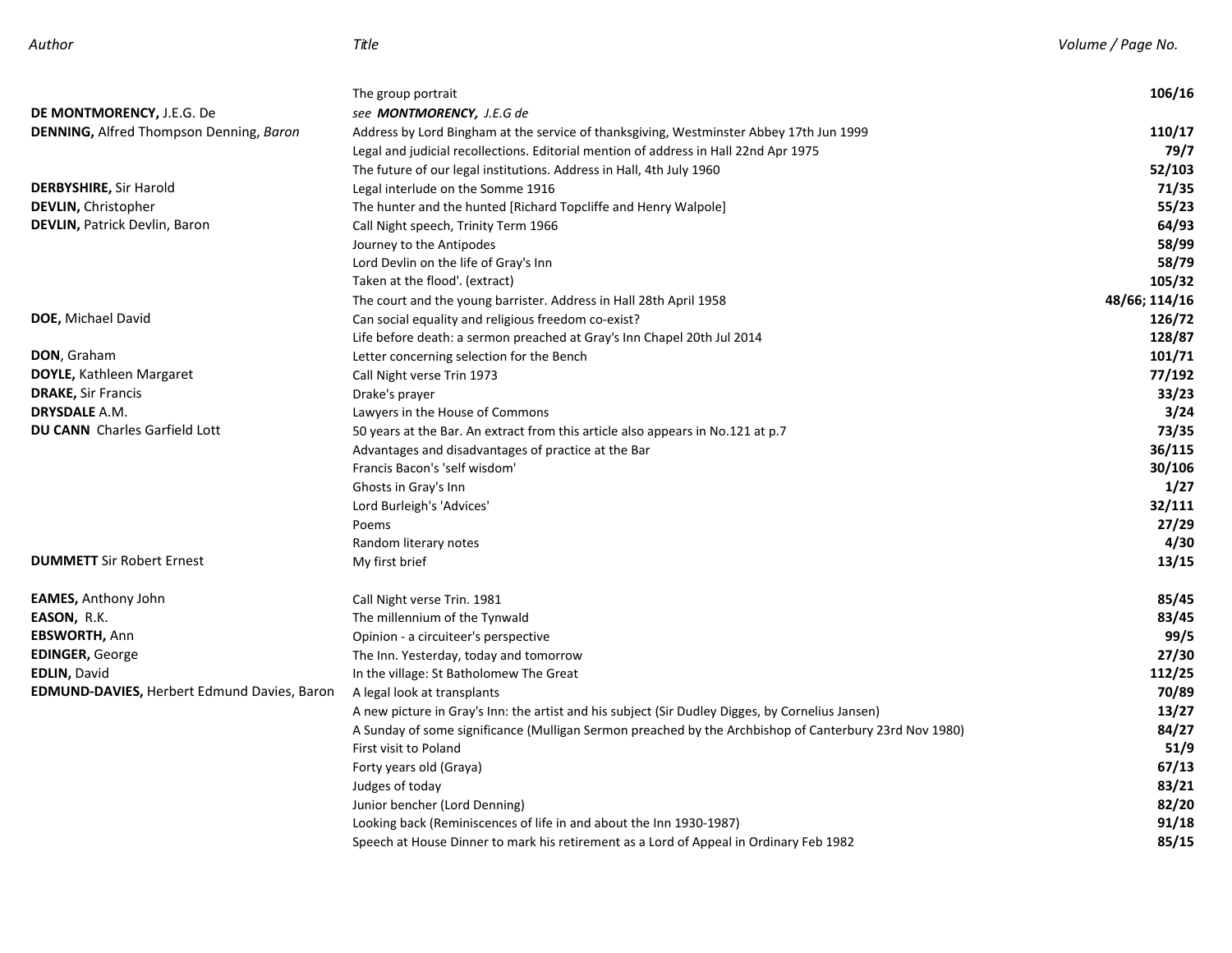|                                                  | Ten do's and don'ts for moots                                                               | 32/108  |
|--------------------------------------------------|---------------------------------------------------------------------------------------------|---------|
|                                                  | The Very Reverend Sydney Hall Evans                                                         | 81/39   |
|                                                  | Treasurer's speech to the newly-called Hilary 1965                                          | 61/11   |
|                                                  | Treasurer's speech to the newly-called Trinity 1965 (extract)                               | 62/107  |
|                                                  | Yet another anniversary. A tribute to Francis Cowper, Editor of Graya                       | 80/49   |
| <b>EDWARDS, Colin</b>                            | The case for Griffin Building                                                               | 111/88  |
| <b>ELWYN-JONES, Frederick Elwyn Jones, Baron</b> | Call Night address Trin 1980                                                                | 84/49   |
|                                                  | Speech at House Dinner to celebrate appointment as Attorney-General 20th Mar 1965           | 62/118  |
|                                                  | Speech at House Dinner to celebrate appointment as Lord Chancellor 7th Jun 1974             | 78/32   |
|                                                  | The office of Attorney-General: address in Hall 6th May 1968                                | 68/95   |
|                                                  | The office of the Lord Chancellor. Address in Hall 17th Nov 1975                            | 79/7,43 |
|                                                  | Treasurer's speech at House Dinner to celebrate appointment of Lord Lane as LCJ             | 84/17   |
| <b>ETHERTON, Sir Terence</b>                     | Religion, the Rule of Law and discrimination.Barnard's Inn Reading 26th Jun 2014 (Abridged) | 128/124 |
| <b>EVANS, Sir Anthony Howell Meurig</b>          | A tribute to David Machin                                                                   | 111/26  |
| <b>EVANS, Sydney Hall</b>                        | Mulligan Sermon 18th June 1961                                                              | 54/113  |
| <b>EVANS, Thomas W.</b>                          | Life in the Inns of Court in the Restoration                                                | 72/101  |
| <b>EVERINGTON, E.A.</b>                          | 'Monastic Calm': Drawing                                                                    | 26/26   |
| <b>EVERSHED, Raymond Evershed, 1st Baron</b>     | The office of Master of the Rolls. Address. 14th May 1962                                   | 56/79   |
| <b>FAIRFIELD</b> Frederick Greer, 1st Baron      | My first brief                                                                              | 11/18   |
| <b>FARRANT, James</b>                            | International counter piracy operations: legal framework and best practice                  | 127/60  |
| <b>FARRINGTON</b> , Benjamin                     | Francis Bacon and the Pre-Socratics                                                         | 59/39   |
| <b>FEMI-PEARSE, Funke</b>                        | A young Nigerian's guide into the British way of life                                       | 47/31   |
| FERGUSON, Richard                                | Opinion - The future of the criminal bar                                                    | 101/5   |
| FOOT, Sir Dingle                                 | Sir Winston Churchill. Address in Hall on 4th Feb 1965                                      | 61/21   |
|                                                  | Speech at House Dinner to celebrate appointment as Solicitor-General 20th Mar 1965          | 62/112  |
|                                                  | Verse                                                                                       | 79/60   |
| <b>FORSTER,</b> Sir John                         | Treasurer's speech on opening of new library 15th Dec 1958                                  | 49/16   |
| FOSKETT, David                                   | A literary illusion (Literary allusions by judges)                                          | 118/18  |
| <b>FRANCIS, Hugh Elvet</b>                       | Treasurer's Call Night addresses, 1974                                                      | 78/47   |
| FREDERICK, Prince of Wales 1707-1751             | A Prince's poem                                                                             | 84/35   |
| FRICKER, Nigel                                   | The International and European Associations of Judges                                       | 107/16  |
| FULMAN, Molina                                   | Gray's Inn and the Tower [of London]                                                        | 82/49   |
| <b>FURMSTON, Michael P.</b>                      | Opinion: Call to the Bar (on the proposal to defer Call until completion of pupillage)      | 119/5   |
| <b>GADSDEN,</b> John                             | Gray's Inn revisited. Recollections of the rebuilding                                       | 97/29   |
| GARDINER, Gerald                                 | Law reform. Address in Hall 18th Nov 1963                                                   | 59/15   |
| <b>GARNER,</b> David                             | Rent legislation in New York City                                                           | 60/89   |
| <b>GEORGE, Andy</b>                              | Gray's Inn Debating Society (most successful year - 1996/7)                                 | 105/22  |
| <b>GEORGE, Peter</b>                             | Call Night verse, Trin 1970                                                                 | 72/141  |
| <b>GERARD, Sir (Albert) Denis</b>                | Treasurer's Call Night speech Hilary 1964                                                   | 59/31   |
|                                                  |                                                                                             |         |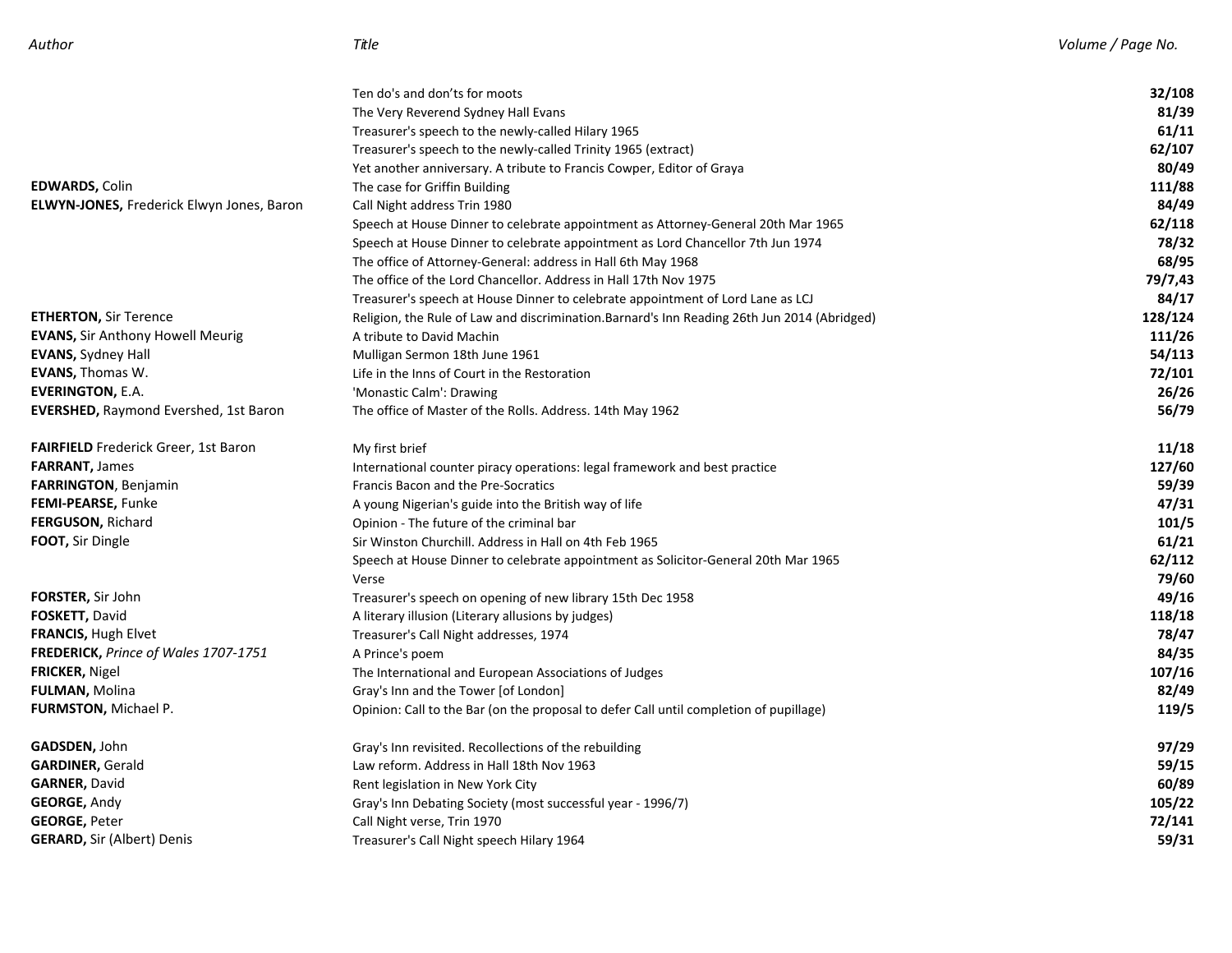| <b>GERRARD, Peter</b>                     |                                                                                                                                                | 41/34     |
|-------------------------------------------|------------------------------------------------------------------------------------------------------------------------------------------------|-----------|
| <b>GIBBENS, Brian</b>                     | Alternative route: a journey by car fro Calcutta to London - Autumn 1954<br>Call Night speech. Trin 1984                                       | 88/37     |
| GIBBS, Rachel                             |                                                                                                                                                | 100/78    |
| <b>GILLIANCE, Kenneth</b>                 | Letter of appreciation for article on Lord Atkin, from his grandaughter<br>Call Night verse, Mich 1977                                         | 81/57     |
| <b>GLENDINNING, Victoria</b>              |                                                                                                                                                | 98/34     |
| <b>GLIDEWELL, lain</b>                    | Trollope and the Inns of Court                                                                                                                 | 97/31     |
| GODDARD, Rayner Goddard, Baron            | New life for Verulam Buildings. Plans for refurbishment                                                                                        | 42/91     |
| <b>GOLDSMITH, Peter Goldsmith, Baron</b>  | The Prerogative Writs. Address. 9th May 1955                                                                                                   |           |
|                                           | The privatisation of law: has the World Court finally been created by modern international arbitration?<br>Barnard's Inn Reading 27th Jun 2013 | 127/71    |
| <b>GOODBODY,</b> D.M.                     | Hong Kong today and Gray's Inn                                                                                                                 | 89/45     |
|                                           |                                                                                                                                                |           |
| <b>GOODWIN, Phyllis Elena</b>             | see WALSH, Phyllis Elena                                                                                                                       |           |
| <b>GORDON, Jeremy</b>                     | The Annual Mulligan Sermon preached by Rabbi Jeremy Gordon of the New London Synagogue 13th May 2012                                           | 126/33    |
| <b>GRAVESON, Ronald Harry</b>             | Call Night addresses 1983                                                                                                                      | 87/23     |
|                                           | Two Gray's Inn navigators                                                                                                                      | 65/29     |
| GRAY, Edward                              | Half a century in Gray's Inn                                                                                                                   | 98/34     |
| <b>GREEN, Sir Wilfred</b>                 | Address in Hall on the life of a barrister. 13th June 1939                                                                                     | 23/9      |
| GREENWOOD Hamar, 1st Viscount             | The late Earl of Birkenhead                                                                                                                    | 7/9       |
| <b>GREENWOOD, Walter</b>                  | Hong Kong Gray's Inn Society.                                                                                                                  | 89/85     |
|                                           | John Joseph Francis. A Gray's Inn pioneer in Hong Kong                                                                                         | 91/51     |
| <b>GREER, Frederick</b>                   | see FAIRFIELD                                                                                                                                  |           |
| GRIFFIN, Eddy                             | Graya (poem)                                                                                                                                   | 104/13    |
| <b>GROVER, George.W.M.</b>                | The case of Lord Cochrane                                                                                                                      | 62/141    |
|                                           | The Gates [poem]                                                                                                                               | 61/10     |
|                                           | The Royal Marines tercentenary                                                                                                                 | 60/97     |
| HADDON-CAVE, Charles                      | Quality Assurance Scheme for Advovates (Crime)                                                                                                 | 125/56    |
| HAGUE, Douglas                            | In the village - 'multi pertransibunt et augebitur scientia' (memories of Holborn in the 1930s)                                                | 108/26    |
| HAILSHAM Quintin McGarel Hogg Baron       | Retreat from a ruling heresy. Resumé of talk on natural law 19th Oct 1978                                                                      | 82/15     |
| <b>HALE,</b> Brenda Hale, <i>Baroness</i> | Beanstalk or living instrument: how tall can the ECHR grow? Barnard's Inn reading 16th Jun 2011                                                | 125/39    |
| HALL, Clifford                            | Francis Bacon and law reform                                                                                                                   | 90/13     |
|                                           | From little acorns. How Francis Bacon lost 'friends' but influenced people in 1593                                                             | 93/53     |
| <b>HALL</b> Sir William Clarke            | Reformative treatment of prisoners                                                                                                             | 2/6       |
|                                           | The reformation of the criminal                                                                                                                | 11/31     |
| HAMSON, Charles John Joseph               | The Executive and the Courts: the English scene and its French counterpart. Address 23rd April 1956                                            | 44/86     |
|                                           | Treasurer's Call Night address. Trin 1975                                                                                                      | 79/64     |
|                                           | Treasurer's speech on Call to the Bar and Bench of the Prince of Wales 3rd Feb 1975                                                            | 79/17     |
| <b>HARRIES, Richard Harries, Baron</b>    | The Annual Mulligan Sermon, preached by Prof Lord Harries of Pentregarth. 11th May 2008                                                        | 122/79    |
| <b>HARRIS, David</b>                      | Letters concerning the Black Bottle                                                                                                            | 105/62,64 |
| HARRISON, John Anthony                    | A glimpse into the private life of an official at the Pipe Office  Gray's Inn in the eighteenth century                                        | 48/87     |
| HART, Michael                             | Professional integrity. Reading given at Staple Inn by Master Michael Hart. 4th Jun 2003                                                       | 117/36    |
| <b>HARVEY, Richard Jon Stanley</b>        | A Gray's Inn Saint (Henry Walpole)                                                                                                             | 73/11     |
|                                           |                                                                                                                                                |           |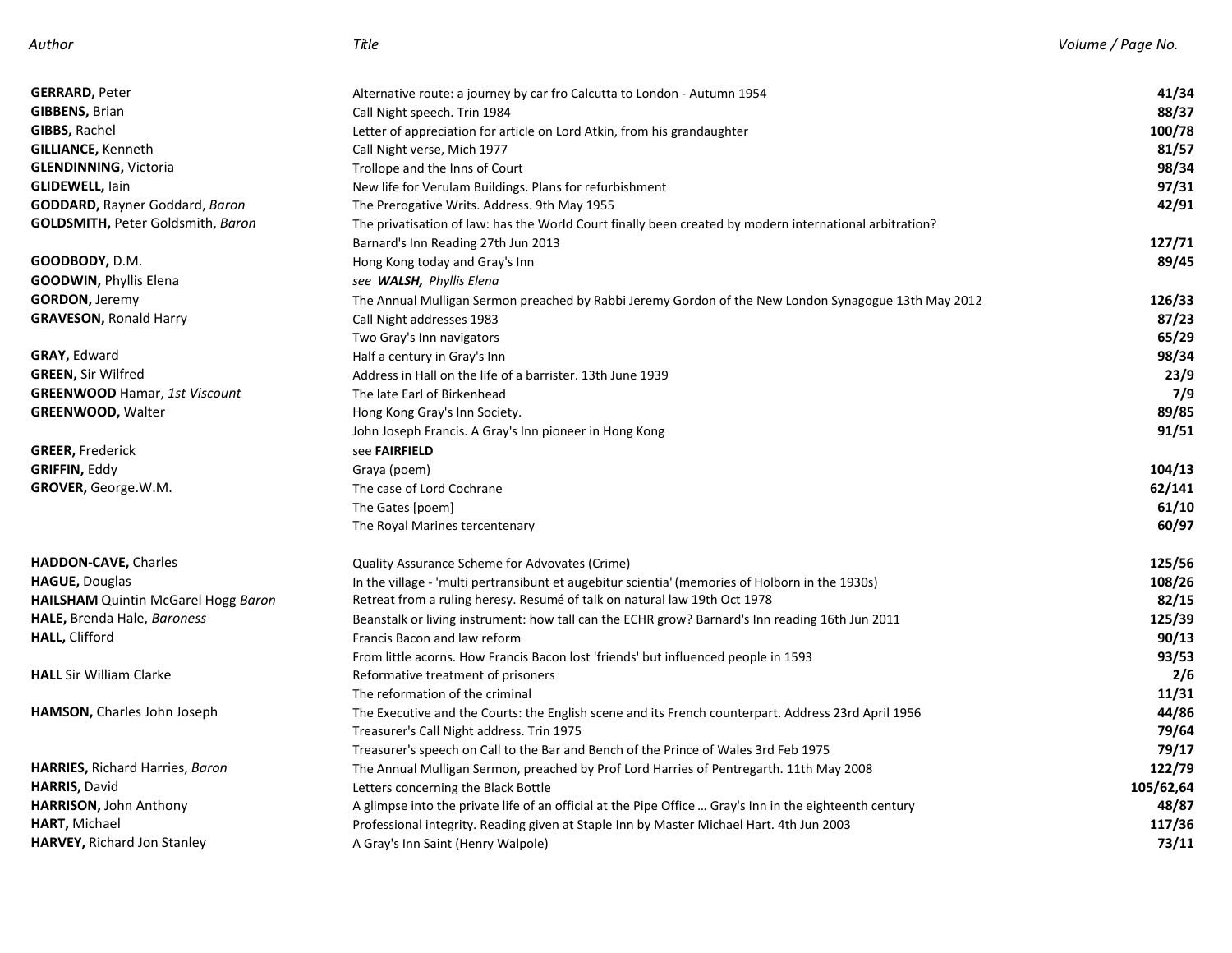| Author |
|--------|
|--------|

|                                                  | Retreat from a ruling heresy. Resumé of talk on natural law 19th Oct 1978 by Lord Hailsham       | 82/15         |
|--------------------------------------------------|--------------------------------------------------------------------------------------------------|---------------|
| <b>HAWKER, Geoffrey</b>                          | Old Buildings, Lincoln's Inn                                                                     | 117/61        |
|                                                  | The Bar and the law degree                                                                       | 69/17         |
| <b>HEAD, Adrian</b>                              | Ballade of the Junior in Hall                                                                    | 106/95        |
|                                                  | Impromptu (poem)                                                                                 | 45/48         |
| HEAL, Jean                                       | The day I was to die                                                                             | 46/97         |
| <b>HEALY, Maurice</b>                            | A Postscript (Advice on case preparation and advocacy to those starting off at the Bar)          | 10/27; 115/10 |
|                                                  | First retrospect (memories of his early career at the Irish Bar)                                 | 9/13          |
| <b>HEALY</b> Timothy Michael                     | Some recollections of Gray's Inn by the Treasurer [1929]                                         | 4/10          |
| <b>HEATH, Sir Edward Richard George</b>          | Grand Night speech Easter 1973                                                                   | 77/163        |
|                                                  | The European Court of Justice                                                                    | 100/33        |
| <b>HENDY, John</b>                               | A threat to the sovereignty of courts and Parliament                                             | 128/52        |
|                                                  | The lamps in Gray's Inn Hall: reflecting on my dad                                               | 121/35        |
| <b>HESELTINE, George</b>                         | Et ego in Arcadia vixi                                                                           | 51/25         |
| <b>HESSEY, James Augustus Preacher 1850-1879</b> | A Preacher's farewell. Final sermon summarised in Solicitor's Journal 2nd Aug 1879               | 83/28         |
| <b>HIBERNIA</b> ( <i>pseudonym</i> )             | Nostalgia [memories of King's Inns Debating Society visit to Gray's Inn July 1950 by 'Hibernia'] | 49/44         |
| <b>HILBERY, Sir Malcom</b>                       | The presentation of the cup of 'Hipprocras'                                                      | 44/81;45/44   |
|                                                  | Re-opening of the Hall. 5th December 1951. Speech of the Chairman of the House Committee         | 35/29         |
| <b>HILL, (Eliot) Michael</b>                     | Continuing education. The Gray's Inn experience                                                  | 95/18         |
|                                                  | Elections to the Bench                                                                           | 95/76         |
| <b>HILLIER, Andrew</b>                           | Call Night verse (Trinity 1972)                                                                  | 76/106        |
| HOFFMANN, Leonard Hoffmann, Baron                | The Patent System. 2nd Birkenhead Lecture 12th Oct 2009 (summary)                                | 123/19        |
| <b>HOLDEN, William</b>                           | [Gray's Inn Library] from 1941 to 1958                                                           | 49/12         |
|                                                  | Gray's Inn Library May 1941-February 1947                                                        | 25/16         |
| HOLLOWAY, Roger                                  | A sermon preached in Gray's Inn Chapel, 27th April, 1997                                         | 106/54        |
|                                                  | Tribute to Lord Runcie                                                                           | 112/23        |
| <b>HOOD PHILLIPS, O</b>                          | see PHILLIPS, O Hood                                                                             |               |
| HOPE OF CRAIGHEAD, David Hope, Baron             | Parliament and the Supreme Court. 7th Birkenhead Lecture. 13th Oct 2014 (abridged)               | 128/61        |
|                                                  | The creation of the Supreme Court: was it worth it?                                              | 124/72        |
| <b>HOPKINSON, Martin</b>                         | The Whistler etchings: Whistler at Gray's Inn                                                    | 119/39        |
| <b>HOSKINS, Mark</b>                             | Gray's Inn European moot team. March 1991                                                        | 95/88         |
| HOUGH, R.W.                                      | Dropping the brick (fictional conversation with a legal ghost in Gray's Inn)                     | 29/57         |
|                                                  | Night journey                                                                                    | 28/48         |
| <b>HUDSON-WILKIN, Rose</b>                       | The Annual Mulligan Sermon preached by The Revd Prebendary Rose Hudson-Wilkin. 11th May 2014     | 128/57        |
| <b>HUGHES, Harcourt</b>                          | Portrait (with obituary)                                                                         | 46/113        |
| <b>HUGHES, Hector</b>                            | The Irish Inns of Court: North and South                                                         | 19/50         |
|                                                  | To Francis Bacon's statue in Gray's Inn (Poem)                                                   | 28/39         |
|                                                  | Cicero: pro Archia (poem)                                                                        | 29/14         |
|                                                  | Fiat Justicia (poem)                                                                             | 29/25         |
|                                                  | Gray's Inn: re-opening of the Hall (poem)                                                        | 35/41         |
| <b>HUGHES, James</b>                             | Call Night verse. Trin 1976                                                                      | 80/76         |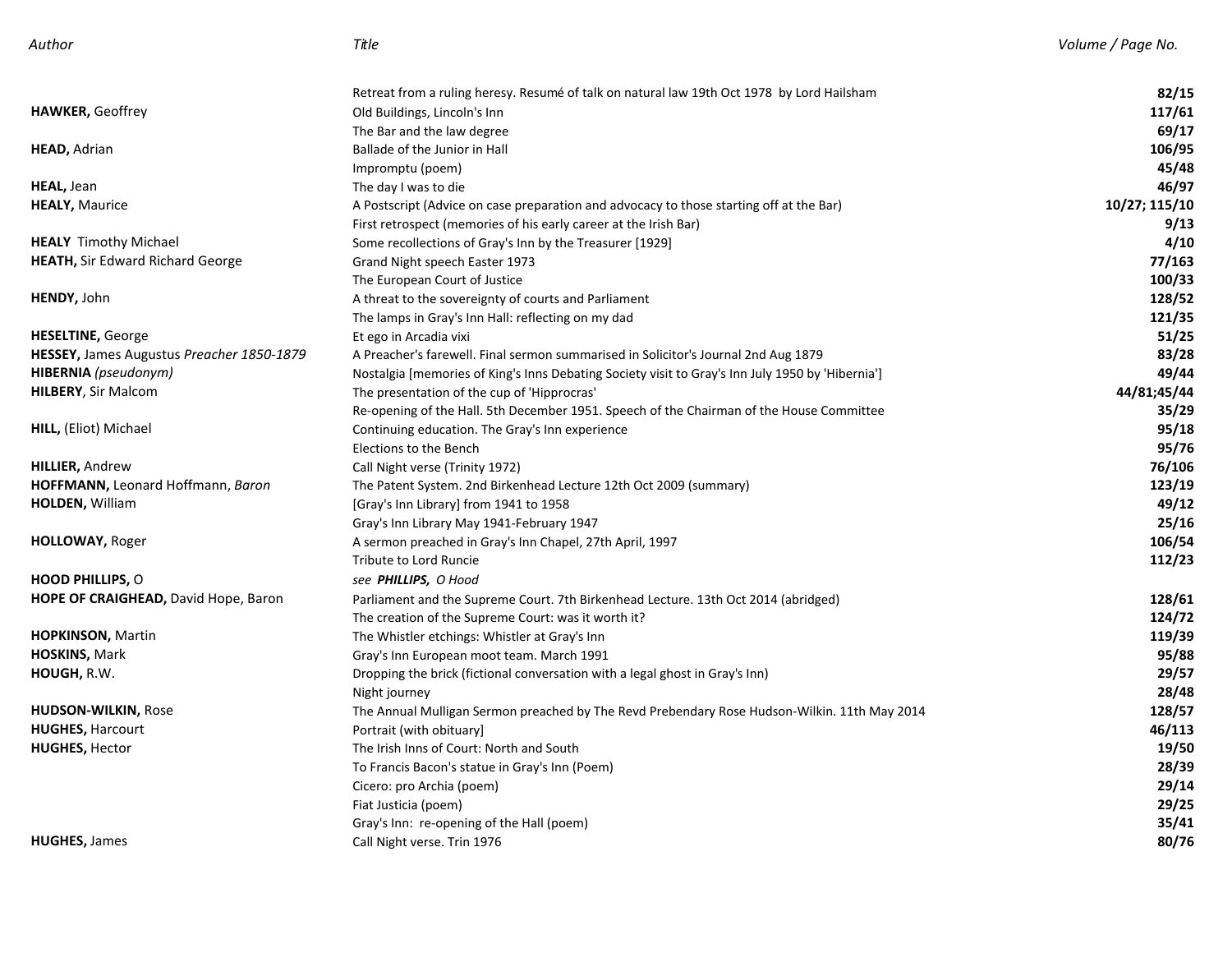| Author |  |
|--------|--|
|--------|--|

| <b>HUGHES,</b> M.V.                     | Late Victorian Gray's Inn (From 'A London family 1870-1900', by M.V. Hughes)                           | 87/59    |
|-----------------------------------------|--------------------------------------------------------------------------------------------------------|----------|
| <b>HUGHES, William Morris</b>           | Oratory and enlightenment (reflections on Gray's Inn Hall)                                             | 31/24    |
| <b>HUNT, David</b>                      | Education and training at Gray's Inn: a brief history since 1992                                       | 127/37   |
|                                         | The 2009 Fastnet Race                                                                                  | 124/101  |
| <b>HUNTER, Muir Vane Skerrett</b>       | Two poems from 'Tarmac and tears'. 'Company parlance' and 'Lovers' conveyancer'                        | 105/81-2 |
| <b>I,</b> G.O.M. A                      | The woman barrister: wither trending?                                                                  | 8/27     |
| <b>JACOB,</b> Sir Jack Isaac Hai        | Judicature Acts 1873-1875. Editorial mention of address in Hall 1st July 1975                          | 79/7     |
| JACOB, Sir Robin (Robert Raphael Hayim) | My dad and Gray's Inn                                                                                  |          |
| JACQUES, David                          | The chief ornament of Gray's Inn:the Walks from Bacon to Brown                                         | 114/41   |
| JAMES, Eric                             | A law report. Report of proceedings to obtain a faculty to erect railings at St George's Camberwell    | 97/36    |
|                                         | A night at the opera (The Marriage of Figaro 23rd July 1997)                                           | 106/47   |
|                                         | Letter to editor about performance in Westminster Abbey by Gray's Inn choir. Remembrance Sunday 2000   | 112/68   |
|                                         | Remembrance Sunday Sermon 9th Nov 1986                                                                 | 90/33    |
|                                         | The Chapel                                                                                             | 95/84    |
|                                         | The Griffin of Gray's Inn. Sermon preached 24th Apr 1988 on dedication of Griffin given by Lady Finlay | 92/45    |
|                                         | The Good Shepherd. Sermon preached in Chapel 25th Nov 1984                                             | 88/49    |
|                                         | Tribute to Lord Runcie                                                                                 | 112/22   |
| JEFFREYS, David                         | A giant of old (Gerald Gardiner)                                                                       | 111/57   |
| <b>JEFFREYS, Rosemary</b>               | In government (the work of a government legal advisor)                                                 | 107/27   |
| JEFFRIES, Graham M.                     | The bad men of Gray's Inn                                                                              | 37/34    |
| JEFFS, Julian                           | A decade of clarets                                                                                    | 96/62    |
|                                         | Burgundy past and present                                                                              | 110/51   |
|                                         | Château Lilian Ladouys                                                                                 | 101/66   |
|                                         | Decades of wine                                                                                        | 100/35   |
|                                         | Drinks for Christmas                                                                                   | 102/76   |
|                                         | En primeur                                                                                             | 109/45   |
|                                         | Gray's in perspective (Review of Francis Cowper's 'A Prospect of Gray's Inn'. 2nd ed)                  | 89/27    |
|                                         | Gray's in the wars (from The Spanish Armada to rebuilding after WW2). Paper given Sept 2002            | 116/47   |
|                                         | Ribera del Duero                                                                                       | 107/31   |
|                                         | Sauvignon Blanc from New Zealand                                                                       | 97/65    |
|                                         | Sparkling champagne                                                                                    | 104/75   |
|                                         | Starting a cellar                                                                                      | 119/49   |
|                                         | The bunch (six best wine merchants)                                                                    | 114/37   |
|                                         | The super seconds                                                                                      | 98/66    |
|                                         | They lived in Gray's Inn: Henry Cecil                                                                  | 127/67   |
|                                         | They lived in Gray's Inn: Maurice Baring                                                               | 122/60   |
|                                         | They lived in Gray's Inn: Helen Ashton. With photograph                                                | 123/72   |
|                                         | Wines for Summer                                                                                       | 103/83   |
|                                         | Wines of the Millennium                                                                                | 112/44   |
|                                         |                                                                                                        |          |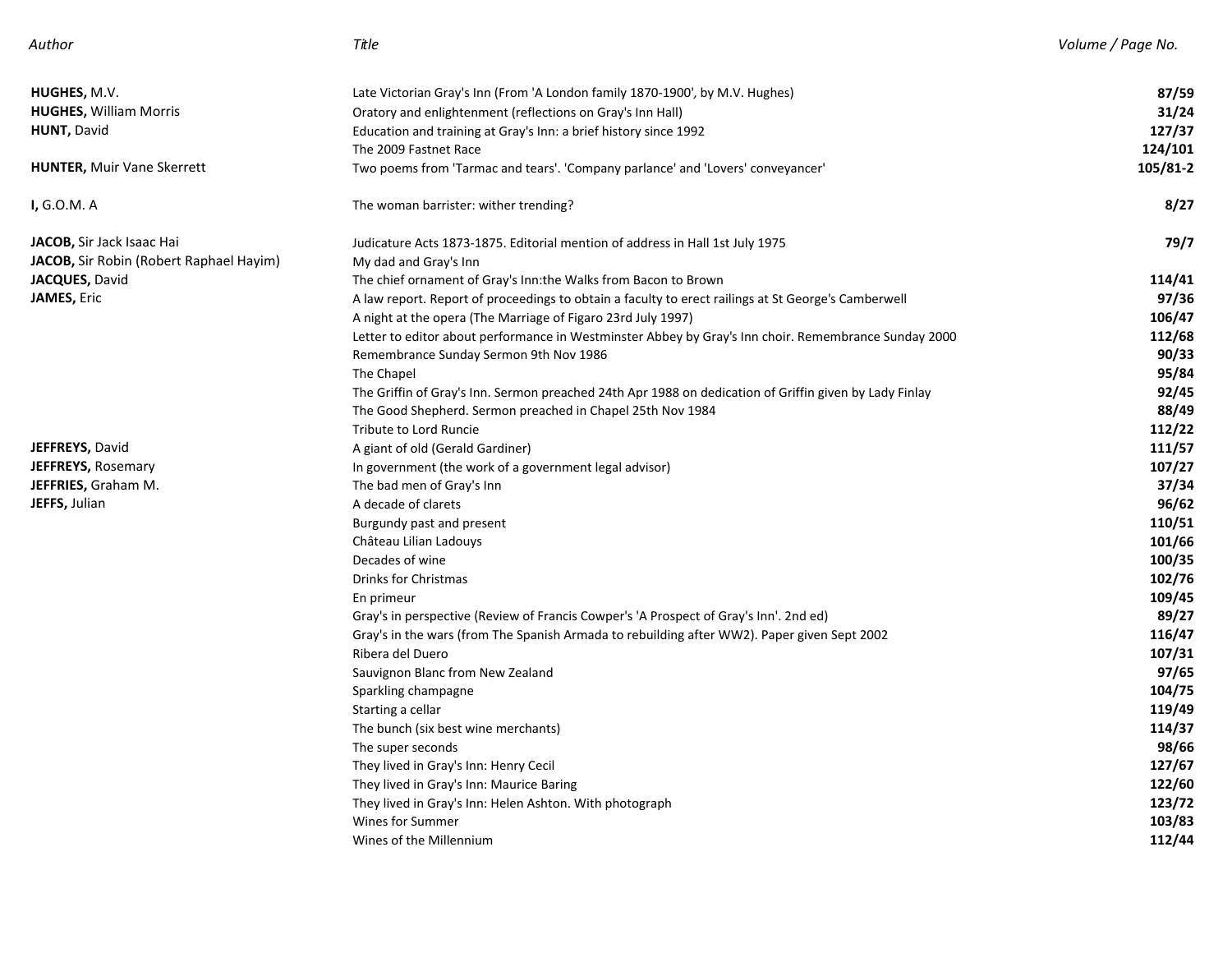| <b>JENKINS, David John Malcolm</b>                   | Disparity in numbers                                                                                                     | 120/33  |
|------------------------------------------------------|--------------------------------------------------------------------------------------------------------------------------|---------|
|                                                      | The funeral of Queen Elizabeth the Queen Mother                                                                          | 115/21  |
|                                                      | The Gray's Inn website                                                                                                   | 112/34  |
|                                                      | The Millennium and Gray's Inn                                                                                            | 113/65  |
| JOHN, Christine                                      | To love mercy, do justice and walk humbly with our God (the work of the Lawyers' Christian Fellowship)                   | 114/14  |
| JOHNSON, Stephen                                     | Leader for the Crown                                                                                                     | 33/40   |
| <b>JONES, Sir Kenneth</b>                            | Address to the newly-called Mich 1987                                                                                    | 91/47   |
|                                                      | Speech at House Dinner to mark retirement of Master George Waller from Court of Appeal 8th Oct 1987                      | 91/27   |
| JONES, M.G.                                          | Trip to the European Courts of Justice. 14th-17th Dec 1987                                                               | 91/80   |
| <b>JONES, Richard</b>                                | The Master of the Gate (extract from a longer poem)                                                                      | 94/53   |
| <b>JONES, Samantha</b>                               | Awaiting justice: an internship assisting capital offenders in Uganda                                                    | 127/95  |
| <b>JUDGE, Roy</b>                                    | Ye Masque of Flowers. 1887 production                                                                                    | 98/40   |
| <b>KALLIPETIS, Michel</b>                            | Gray's Inn Barristers' Committee                                                                                         | 106/5   |
|                                                      | The Barristers' Committee                                                                                                | 103/76  |
| <b>KAY, Sir Maurice</b>                              | Address at House Dinner for Master John Thomas on his appointment as Lord Chief Justice 30th Oct 2013                    | 127/101 |
|                                                      | Opinion: The developing role of judges in matters of public law                                                          | 128/19  |
| <b>KEETON, George W</b>                              | Great judges of Gray's Inn (Historical Society address)                                                                  | 71/25   |
| <b>KELLY, Siobhan</b>                                | The 1995 visit to the European Legal Institutions                                                                        | 102/71  |
| <b>KENNEDY, Sir Paul</b>                             | In the village: Ely Place, sacred and secular                                                                            | 107/24  |
|                                                      | Opinion- Don't panic (our criminal justice system does quite a good job). Suggests some minor reforms                    | 96/5    |
|                                                      | Provincial justice: A north easterner's perspective. Reading given at Barnard's Inn by Master Paul Kennedy 25th Jun 2003 | 118/34  |
| <b>KENT, William</b>                                 | Samuel Pepys and Gray's Inn                                                                                              | 28/40   |
| <b>KEOGH, George Darell</b>                          | Some reflections on the rise of Gray's Inn                                                                               | 14/55   |
| KERR, S. Parnell                                     | A note on Francis Bacon                                                                                                  | 49/37   |
|                                                      | Gray's Inn and the Virginia Story                                                                                        | 39/27   |
|                                                      | Gray's Inn Debating Society fifty years ago                                                                              | 35/49   |
|                                                      | Philip Sidney: Graian                                                                                                    | 42/48   |
|                                                      | Shakespeare and Gray's Inn                                                                                               | 32/99   |
|                                                      | 'Twas fifty years ago' (memories Gray's Inn in late Victorian and Edwardian period)                                      | 28/35   |
|                                                      | Who was Jethro Tull?                                                                                                     | 43/31   |
| <b>KERR OF TONAGHMORE, Brian Francis Kerr, Baron</b> | Dissenting judgments: self indulgence or self sacrifice? 5th Birkenhead Lecture 8th Oct 2012 (abridged)                  | 126/17  |
| <b>KESSLER, James</b>                                | Letter on reasons for Lord Devlin's premature departure from the Court of Appeal (in response to editorial)              | 100/79  |
| KILMUIR, David Maxwell Fyfe, Viscount                | Lord Kilmuir's address [on the Nuremberg trials 15th June 1964. Extract]                                                 | 60/74   |
|                                                      | Master Lord Kilmuir (Cartoon by Sallon)                                                                                  | 58/9    |
|                                                      | Nuremberg in retrospect                                                                                                  | 25/21   |
|                                                      | The loyalty of the lawyer: being an address to the newly-called barristers - Michaelmas 1949                             | 31/25   |
|                                                      | Treasurer's address to the newly-called  Hilary 1949                                                                     | 29/13   |
| <b>KIPLING, Rudyard</b>                              | The Glory of the Garden (Poem)                                                                                           | 42/133  |
| LAHNAIT, Malika                                      | Gray's Inn exchange with the Paris Bar                                                                                   | 111/36  |
|                                                      |                                                                                                                          |         |

*Author Title Volume / Page No.*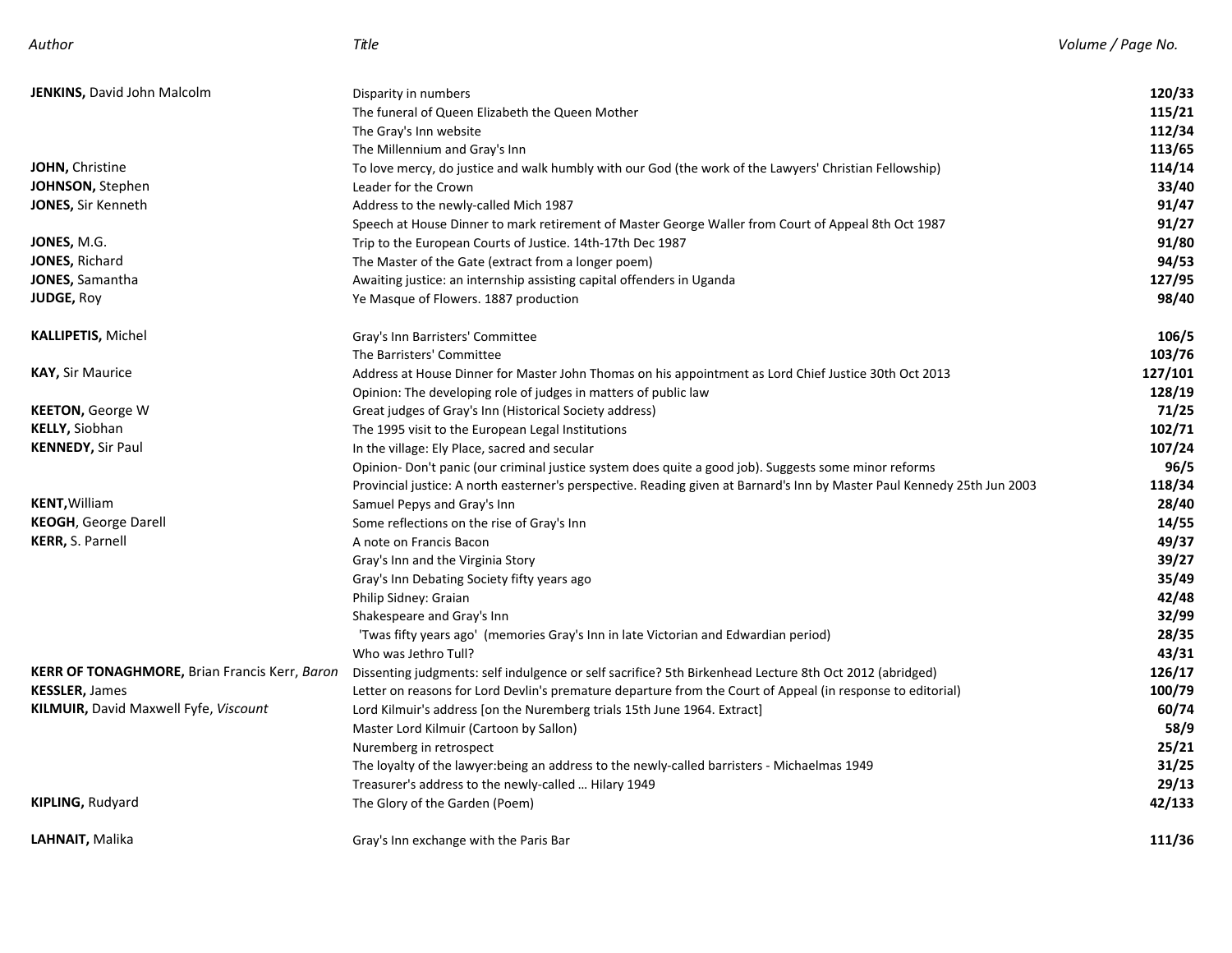| LAMB, Percy                             | Treasurer's speech to the newly-called Hilary Term [1962]                                                          | 55/28   |
|-----------------------------------------|--------------------------------------------------------------------------------------------------------------------|---------|
| <b>LANE, Geoffrey Dawson Lane Baron</b> | Alaskan burn-out (1980 Conference of United States Chief Justices)                                                 | 84/25   |
|                                         | Lord Chief Justice Holt. Address in Hall 7th Nov 1989                                                              | 93/15   |
|                                         | Speech at House Dinner for Master Shawcross 12th Feb 1992                                                          | 95/41   |
|                                         | Speech at House dinner to celebrate his appointment as LCJ. Includes portrait.                                     | 84/20   |
| LANGLAND, William (pseudonym)           | The "BECKET" of Jean Anouilh (A mise au point)                                                                     | 54/97   |
|                                         | The law of God and Magna Carta                                                                                     | 49/25   |
| LANGLEY, Michael                        | In Gray's Inn Hall (Poem)                                                                                          | 62/145  |
| LATIMER, Heather                        | Jamaica Gray's Inn                                                                                                 | 59/27   |
| LAWREY, Keith                           | Earl Snyder and the Dining Customs                                                                                 | 89/52   |
|                                         | Gray's Inn History Society: Richard III and his claim to the throne (report of an address by Dr John Ashdown-Hill) | 127/100 |
|                                         | Mulligan Sermon 2005. Summary report                                                                               | 119/68  |
|                                         | Some customs of Hall (Introduction to new leaflet)                                                                 | 99/31   |
|                                         | The Smoking Concerts                                                                                               | 116/35  |
|                                         | The Treasurer (Master Anthony Butcher)                                                                             | 116/14  |
|                                         | The Treasurer (Master Anthony Evans)                                                                               | 111/16  |
|                                         | The Treasurer (Master Desmond Browne)                                                                              | 128/13  |
|                                         | The Treasurer (Master John Mummery)                                                                                | 118/10  |
|                                         | The Treasurer (Master John Uff)                                                                                    | 124/10  |
|                                         | The Treasurer (Master Leighton Williams)                                                                           |         |
|                                         | The Treasurer (Master Lionel Read)                                                                                 | 113/13  |
|                                         | The Treasurer (Master Mark Potter)                                                                                 | 117/11  |
|                                         | The Treasurer (Master Mark Waller)                                                                                 | 122/13  |
|                                         | The Treasurer (Master Maurice Kay)                                                                                 | 126/10  |
|                                         | The Treasurer (Master Michael Beloff)                                                                              | 12111   |
|                                         | The Treasurer (Master Michael Burton)                                                                              | 125/11  |
|                                         | The Treasurer (Master Robin Jacob)                                                                                 | 120/11  |
|                                         | The Treasurer (Master Stephen Silber)                                                                              | 127/11  |
| LAWSON, Edmund                          | Court Pupillage Scheme 2000                                                                                        | 112/59  |
| <b>LEE,</b> John                        | A Gray's Inn song                                                                                                  | 35/6    |
|                                         | Suggested bookmark for Gray's Inn Library (poem)                                                                   | 49/8    |
| <b>LEE, Ross</b>                        | Family, neighbourhood and opportunity: Bedfordshire entrants to Gray's Inn 1590-1640                               | 90/39   |
| L <b>EMAITRE,</b> Sabine                | Gray's Inn exchange with the Paris Bar                                                                             | 111/36  |
| LEWIS, Emma                             | Childhood and change in Gray's Inn                                                                                 | 83/23   |
| LEWIS, Esyr                             | Gray's Inn during the 1960s                                                                                        | 80/30   |
| <b>LEWIS, Robyn</b>                     | The colour that is Wales                                                                                           | 116/42  |
| LEWIS-JONES, Janet Ann                  | Call Night verse                                                                                                   | 78/83   |
| LIDBETTER, Hubert (Inn Surveyor)        | Gray's Inn [buildings]                                                                                             | 25/12   |
|                                         | Map of war damage                                                                                                  | 25/26-7 |
| <b>LINCOLN, Abraham</b>                 | Abraham Lincoln's speech on the practice of law                                                                    | 113/63  |
| <b>LLOYD, Harry</b>                     | This deed of gratitude  (Call speech Mich 1959)                                                                    | 51/31   |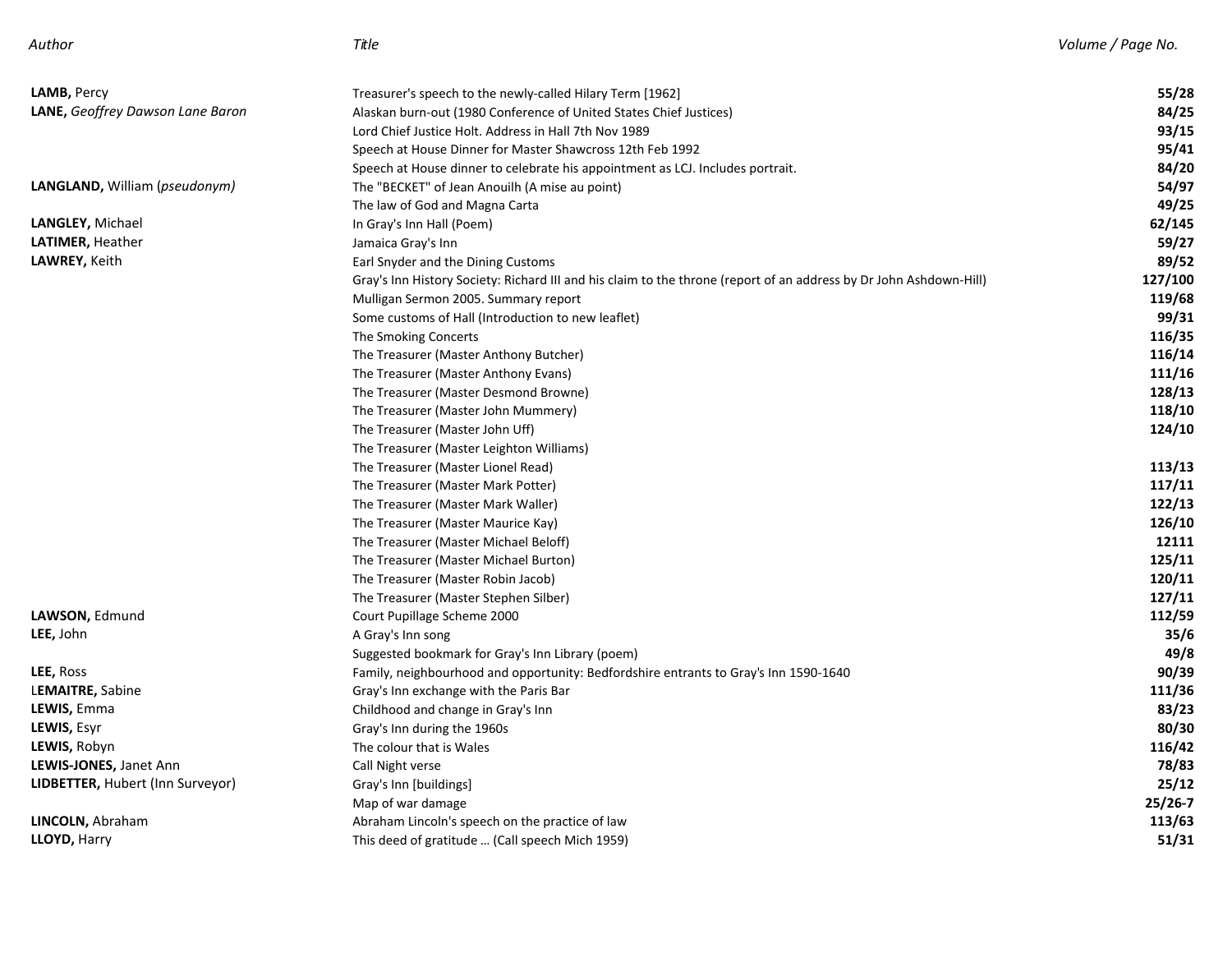| Author                                  | Title                                                                                              | Volume / Page No.           |
|-----------------------------------------|----------------------------------------------------------------------------------------------------|-----------------------------|
| LOCKE, Geoffrey                         | Military law in practice                                                                           | 75/23                       |
| LOFRESE, Vicki                          | From Bar to barracks                                                                               | 82/44                       |
| LUCAS, Hedley                           | Poems                                                                                              | 19/20,22/45                 |
|                                         |                                                                                                    | 23/44,27/27-8;28/47,56      |
|                                         |                                                                                                    | 29/35; 33/43;35/38; 37/47   |
|                                         |                                                                                                    | 38/108; 40/79; 46/117;      |
|                                         |                                                                                                    | 46/117; 47/53; 48/96;       |
|                                         |                                                                                                    | 49/24; 51/12; 52/94; 53/15  |
|                                         |                                                                                                    | 55/48; 56/100; 57/28        |
|                                         |                                                                                                    | 59/48; 60/116; 61/38        |
|                                         |                                                                                                    | 58/123; 62/154; 65/44       |
|                                         |                                                                                                    | 71/56; 74/118               |
|                                         |                                                                                                    | 66/125; 67/54; 69/61;70/135 |
|                                         |                                                                                                    | 72/140; 73/43; 75/22        |
| LUSH, Christopher                       | The life and death of Counsellor Silvertongue                                                      | 45/20                       |
| McCREATH, Jean                          | The Barristers' Committee                                                                          | 103/76                      |
| <b>MACHIN, David</b>                    | 'A lad in boots'. Pantomime 17th Dec 1999                                                          | 111/32                      |
|                                         | Commemoration of Lord Burghley. Lecture by Dr Jill Husselby 27th Oct 1998 reported by David Machin | 109/57                      |
|                                         | Gray's Inn 2000: a record of the Inn in the Millennium year                                        | 113/67                      |
|                                         | The Inn's equal opportunities policy                                                               | 101/63                      |
|                                         | Sir Edward Marsh: tenant of Raymond Buildings                                                      | 95/49                       |
|                                         | Visit of the French Minister of Justice, 1996                                                      | 105/83                      |
| MACKASKIE, Nicholas Lechmere Cunningham | Operation 'Justice'. (Justice in post-war Germany)                                                 | 31/8                        |
| <b>MACKAY, James Mackay, Baron</b>      | Tribute of friendship. Review of 'Liber amicorum for Lord Wilberforce'                             | 91/21                       |
| McCREATH, Jean                          | In the village: The Bleeding Heart Yard                                                            | 115/60                      |
| McKENZIE, Michael                       | The Right of Silence: an Anglo-Australian reflection                                               | 110/36                      |
| McILROY, David                          | God and justice                                                                                    | 115/24                      |
| McINNES, J.E.                           | Gray's Inn and the General Election [1929]                                                         | 5/26                        |
|                                         | Richard II: a Gray's Inn chronicle                                                                 | 6/33                        |
|                                         | The law and journalism                                                                             | 1/23, 2/28                  |
|                                         | 'Twas sixty years since: Peaceful days in Gray's Inn                                               | 26/27                       |
| <b>MACMILLAN, Harold</b>                | Speech on opening of new library 15th Dec 1958                                                     | 49/17                       |
| McNAIR, Arnold Duncan McNair, 1st Baron | International law in practice: Address in Hall 28th Jan 1957                                       | 45/11                       |
|                                         | The Treasurer's address to the newly-called barristers. Hilary Term 1947                           |                             |
| McNAIR, Sir William                     | Address to Grotius Society (Gray's Inn and international law)                                      | 40/77                       |
|                                         | Retirement                                                                                         | 65/23                       |
|                                         | The Treasurer's address to the newly-called barristers. Hilary Term 1951                           | 33/12                       |
|                                         | The Treasurer's address to the newly-called barristers. Easter Term 1951                           | 34/76                       |
|                                         | The Treasurer's address to the newly-called barristers. Michaelmas Term 1951                       | 35/55                       |
| <b>MAJID, Rizwan</b>                    | Allied Inns of Chancery                                                                            | 117/33                      |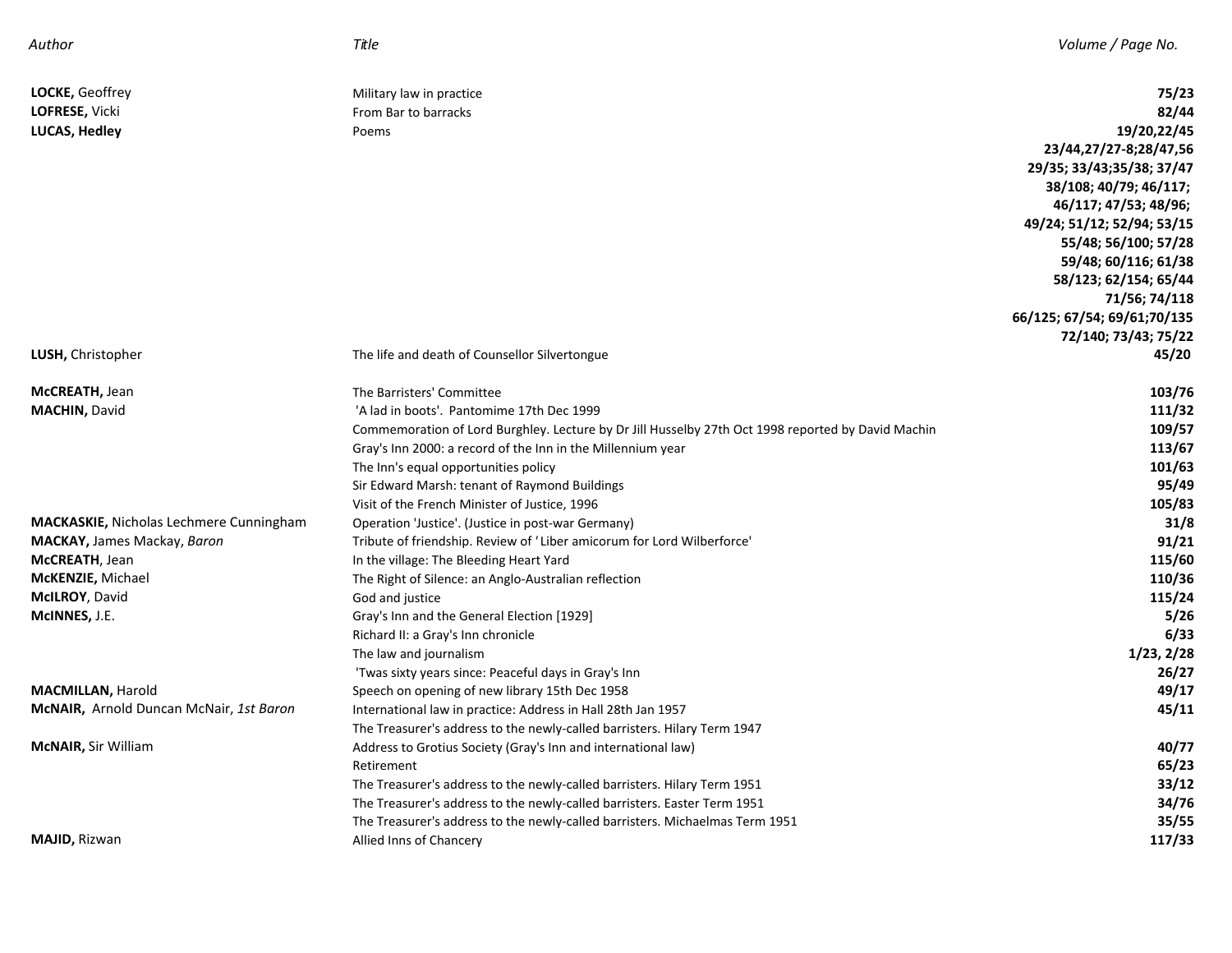| Author |  |
|--------|--|
|--------|--|

| <b>MALALAND, David</b>                         | Why I joined Gray's Inn                                                                                    | 115/63 |
|------------------------------------------------|------------------------------------------------------------------------------------------------------------|--------|
| <b>MANN</b> , Michael                          | An important case (Howlett's v Gray's Inn, 1993)                                                           | 101/50 |
| <b>MARKESINIS, Basil</b>                       | A European legal education                                                                                 |        |
|                                                | The Europeanization of law                                                                                 | 105/50 |
| <b>MARS-JONES,</b> Sheila                      | The revival (the post-war Chapel)                                                                          | 52/87  |
| <b>MARS-JONES, Sir William</b>                 | Treasurer's speech at House Dinner for Masters Edmund-Davies and Megaw Feb 1982                            | 85/12  |
| <b>MARSHALL, Sir Archibald Pellow</b>          | Concerning moots                                                                                           | 43/52  |
|                                                | Gray's Inn Moot Society                                                                                    | 41/74  |
| <b>MARTIN, Charmian</b>                        | Tunisia                                                                                                    | 70/101 |
| <b>MATTHEWS, Walter Robert</b>                 | St Paul's                                                                                                  | 42/147 |
|                                                | Summary of sermon delivered at dedication of new Chapel in 1960 (Sheila Mars-Jones)                        | 52/90  |
| <b>MATTINSON</b> Sir Miles                     | Sir Lewis Coward: an appreciation                                                                          | 6/12   |
| <b>MAUFE, Sir Edward</b>                       | Reconstuction of the Hall: notes by the Architect, Edward Maufe R.A., Hon.LLD., F.R.I.B.A.                 | 31/57  |
| <b>MAXWELL FYFE, David</b>                     | see KILMUIR, David Maxwell Fyfe, Viscount                                                                  |        |
| MAYHEW, Sir Patrick                            | Reflections on the office of Attorney-General                                                              | 92/49  |
| MEGAW, Sir John                                | Speech at House Dinner to mark retirement of Under Treasurer Os Terry                                      | 80/55  |
|                                                | Speech at House Dinner to mark his retirement from Court of Appeal. Feb 1982                               | 85/18  |
|                                                | Speech at luncheon 15th July 1986 to mark 80th birthday of Master Edmund-Davies                            | 90/24  |
| <b>MELLOR</b> Frank H                          | The story of Musa Boka: a Nigerian criminal case                                                           | 9/27   |
| <b>MENESES, Geeta Alvarez</b>                  | see ALVARES MENESES                                                                                        |        |
| <b>MENZIES,</b> Sir Robert Gordon              | Churchill: the tribute of Sir Robert Menzies, Prime Minister of Australia. 30th Jan 1965                   | 61/17  |
|                                                | House Dinner 13th Jun 1952. Includes speech by Master Menzies.                                             | 36/97  |
|                                                | Menzies Q.C. gives Portia a new brief [rewrites Quality of Mercy speech from Merchant of Venice]           | 45/36  |
| <b>MESQUITTA, Brian</b>                        | Reflections of a box office manager (for 1994 production of A Comedy of Errors)                            | 101/35 |
| <b>MILLARD, P.S.</b>                           | The barrister in industry - a personal view                                                                | 84/57  |
| <b>MILLER, Arran</b>                           | Versified speech Annual Debating Society Dinner 1969                                                       | 71/68  |
| <b>MILLER, Sarah</b>                           | Call Song Mich 1971                                                                                        | 75/28  |
| <b>MILLINGTON, Christopher</b>                 | Call Night verse Trin. 1976                                                                                | 80/75  |
| <b>MITCHELL, Harry</b>                         | Letter in response to article by Phil Reeves on employed Bar                                               | 101/72 |
| <b>MOLYNEUX</b> , Pauline                      | Lawyers in the land of the Incas                                                                           | 68/107 |
| <b>MONTGOMERY, Clare</b>                       | Tackling cross-border crime. Barnard's Inn Reading 21st Jun 2004                                           | 118/54 |
| <b>MONTMORENCY</b> J. E. G. de                 | Famous Grayans of former times. No.4. Francis Bacon, the father of comparative jurisprudence (1561-1626)   | 11/23  |
| MORGAN, Barry, Archbishop of Wales             | The Annual Mulligan Sermon preached by The Most Reverend Dr Barry Morgan, Archbishop of Wales 3rd Oct 2010 | 124/50 |
| <b>MORGAN, Diana</b>                           | A judge's story                                                                                            | 87/57  |
|                                                | Harar! Quel Cauchemar                                                                                      | 83/62  |
|                                                | My very last day as a schoolgirl                                                                           | 85/34  |
|                                                | The life of a court interpreter                                                                            | 86/53  |
| <b>MORISON</b> Sir Thomas Brash (Lord Morison) | My first brief                                                                                             | 12/32  |
| <b>MORRIS, Anthony</b>                         | Il Giro D'Italia (account of a charity bike ride)                                                          | 114/28 |
|                                                | The Euro Ride 2002. With photograph (b/w)                                                                  | 116/62 |
| <b>MORRIS, John</b>                            | Lex Aquila (Poem)                                                                                          | 37/47  |
|                                                |                                                                                                            |        |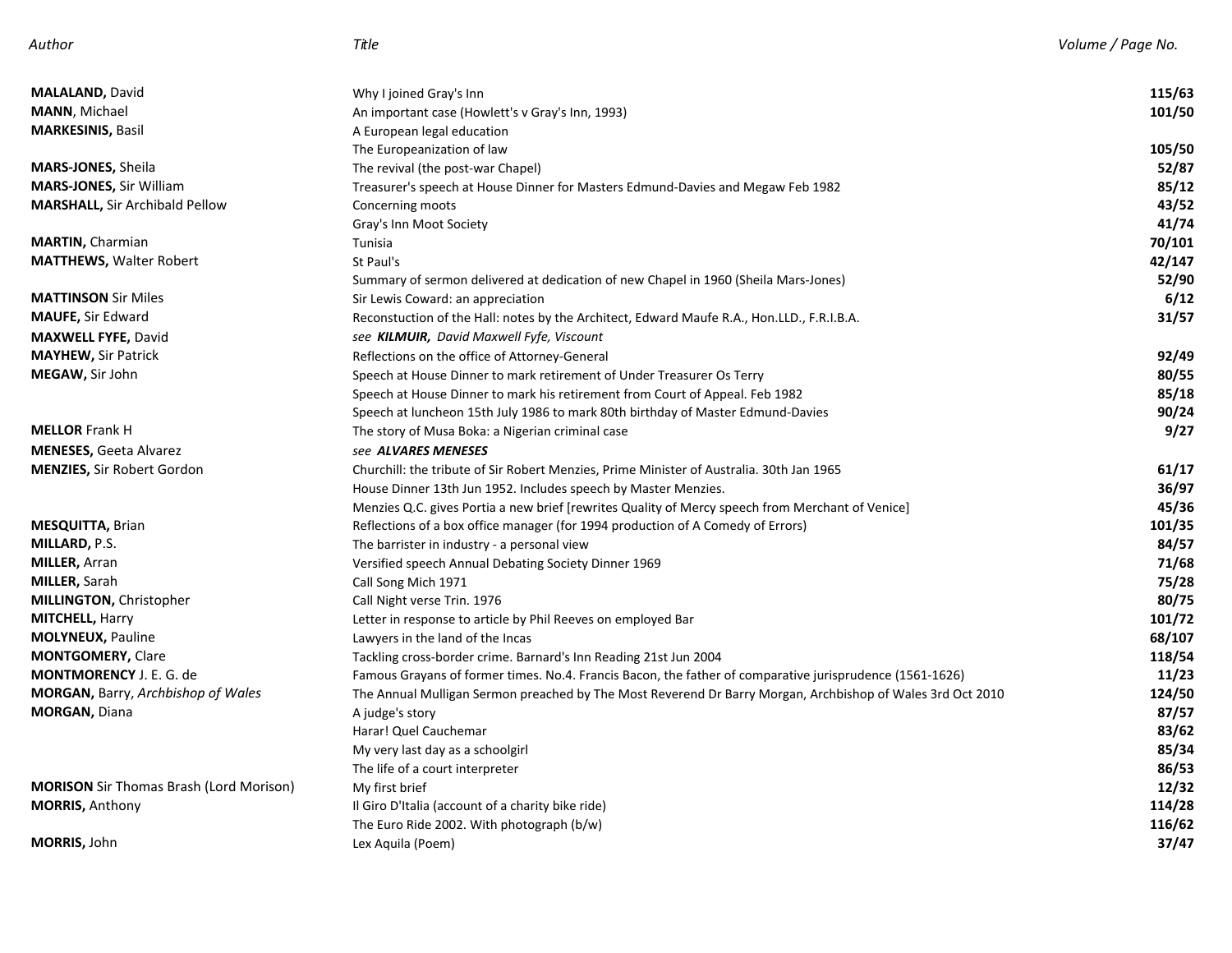| Author | Title | Volume / Page No. |
|--------|-------|-------------------|
|        |       |                   |

| <b>MORRIS, Susan</b>                               | A law student's lament (Call Night speech Mich 1967)                                                                | 67/35  |
|----------------------------------------------------|---------------------------------------------------------------------------------------------------------------------|--------|
| <b>MULCAHY, James</b>                              | De minimis                                                                                                          | 84/41  |
|                                                    | First - let's hang all the lawyers                                                                                  | 80/69  |
|                                                    | Please, sir, I want some more                                                                                       | 82/55  |
|                                                    | Prisoner at the Bar                                                                                                 | 85/29  |
|                                                    | Reform [of law and administration of justice]                                                                       | 66/95  |
| MUMMERY, Sir John                                  | Address to the newly-Called 10th Mar 2005                                                                           | 119/45 |
|                                                    | Legal education and training in Gray's Inn                                                                          | 117/79 |
|                                                    | Opinion: Judges going public                                                                                        | 126/13 |
| <b>MUNTZ, Hope</b>                                 | The octopus and the squid (poem)                                                                                    | 50/105 |
| MUSTILL, Michael Mustill, Baron                    | Master Megaw: memorial address delivered during Mattins 1st Feb 1998                                                | 107/46 |
| NATHANI, Malini                                    | The Right of Silence: an Anglo-Australian reflection                                                                | 110/36 |
| <b>NAPIER, Michael</b>                             | Access to justice: keeping the doors open. Barnard's Inn Reading 20th Jun 2007                                      | 121/42 |
| <b>NAUGHTON, Philip</b>                            | Opinion - Say no to the Greeks                                                                                      | 109/18 |
|                                                    | Opinion: the downside of mediation                                                                                  | 124/15 |
| <b>NAYLOR,</b> G.K.                                | The Liverpool Court of Passage                                                                                      | 38/103 |
| <b>NEILL,</b> Patrick Neill, <i>Baron</i>          | Opinion: Judges don't do politics (refutation of this statement by Lord Falconer)                                   | 120/15 |
| NIELD, Zoe                                         | The 1998 Woman Lawyer Conference                                                                                    | 108/51 |
| <b>NICHOLLS, Clive</b>                             | The International Criminal court: has it a future?                                                                  | 116/22 |
|                                                    | The Richard Du Cann Award for Advocacy                                                                              | 108/47 |
| <b>NICHOLS,</b> Vincent, Archbishop of Westminster | The Annual Mulligan Sermon preached 12th May 2013                                                                   | 127/32 |
| NOON, Clare                                        | In the village: The Lesley Craze Gallery                                                                            | 116/40 |
| O'BRIEN, Kathleen                                  | Vista (Call Night verse. Hil. 1955)                                                                                 | 41/58  |
| OSBORNE, W.A.                                      | Letter Feb 16 1952 concerning Wilson Hall (Victoria University)                                                     | 36/135 |
| <b>OTCHIE, Andrew</b>                              | Is military law appealing?                                                                                          | 128/83 |
| <b>OTTLEY, Feilding Hay Bickersteth</b>            | A wagon-load of monkeys                                                                                             | 40/83  |
|                                                    | The late Master Sir Plunket Barton  sermon preached 3rd October 1937                                                | 20/22  |
|                                                    | The offerings on Mount Everest (poem)                                                                               | 38/108 |
| <b>OTTON, Sir Philip</b>                           | The Right of Silence: an Anglo-Australian reflection                                                                | 110/36 |
| <b>OWEN, Eric</b>                                  | Abortion rules OK                                                                                                   | 104/43 |
|                                                    | Review of 'The house of my friends: memories and reflections', by Eric James                                        | 118/84 |
|                                                    | The Treasurer (Martin Collins 1999)                                                                                 | 109/5  |
| P, A.L.                                            | Henry Burton Q.C. (Poem)                                                                                            | 40/79  |
| <b>PAINES, Nicholas</b>                            | Gray's Inn in Europe (1) At the sharp end                                                                           | 106/38 |
| PAL, Partha                                        | Gray's Inn tour of USA 1995                                                                                         | 103/71 |
| PANNICK, David Pannick, Baron                      | Scholarship appeal (Denise Pannick Memorial Fund)                                                                   | 110/25 |
|                                                    | 'Securing political success by repetition': could The Parliament Act 1911 be used by the House of Commons to insist |        |
|                                                    | on reform of the House of Lords? 4th Birkenhead Lecture. 17th Oct 2011 (abridged)                                   | 125/21 |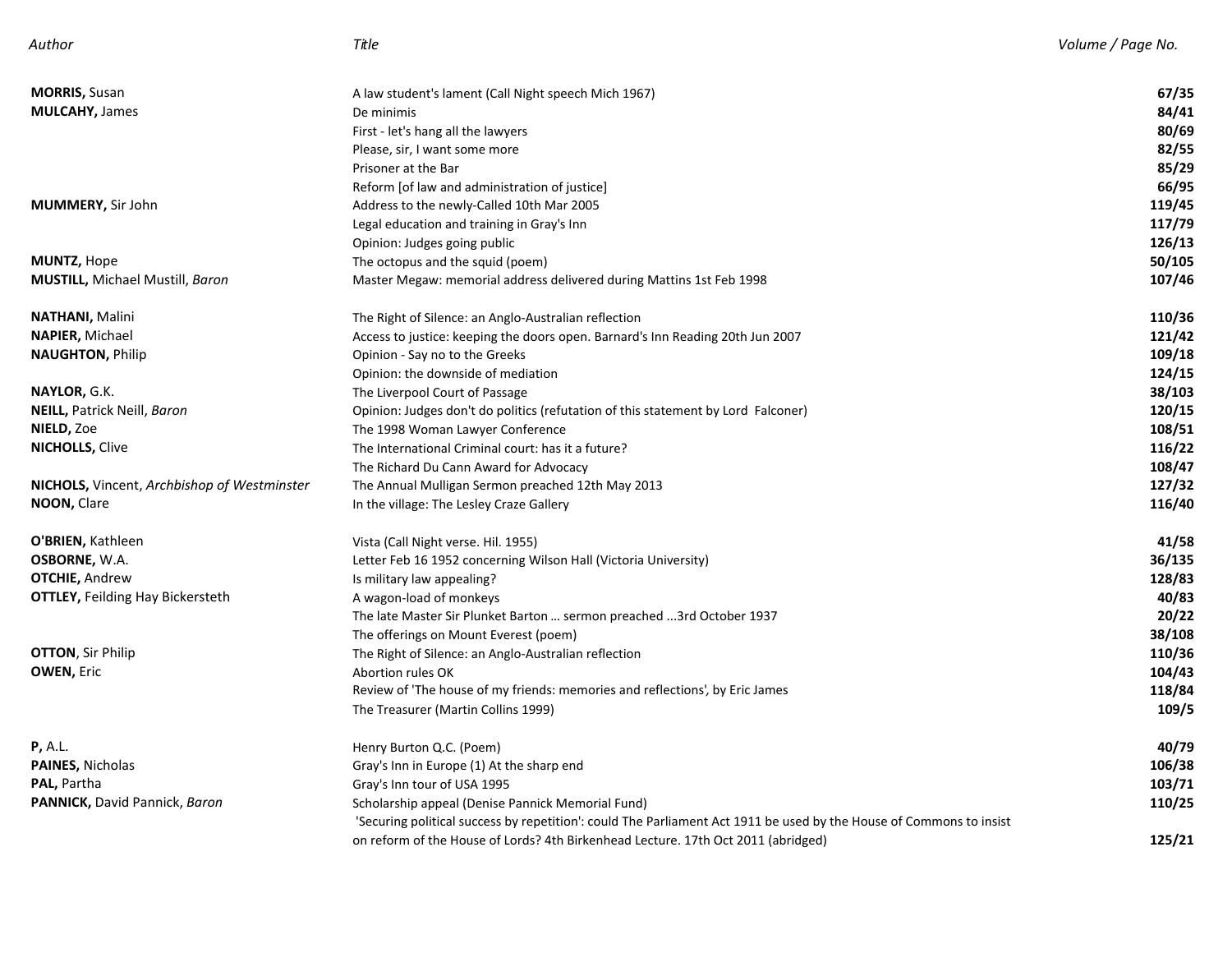| PEARL, David                                          | The Immigration Appellate Authority                                                                       | 104/51 |
|-------------------------------------------------------|-----------------------------------------------------------------------------------------------------------|--------|
| PEYTON, John                                          | Professor C.J. Hamson QC                                                                                  | 79/54  |
| <b>PHELAN, Andrew</b>                                 | To the lands of the longships                                                                             | 51/13  |
| PHILLIPS, O. Hood                                     | Shakespeare and Gray's Inn (Gray's Inn Historical Society Address 1970)                                   | 72/107 |
| <b>PICARD, Elizabeth (Liza)</b>                       | Letter in response to Master Sparrow's article on the portrait of Samuel Buck                             | 97/65  |
|                                                       | Note on Charles I as a book collector                                                                     | 102/15 |
|                                                       | Unexpected education (The Ragged School movement)                                                         | 118/91 |
| <b>PILL, Sir Malcolm</b>                              | Churchill meets Roosevelt. Gray's Inn 29th Jul 1918                                                       | 115/66 |
|                                                       | Gray's Inn and the outbreak of war                                                                        | 127/43 |
|                                                       | Our jurisdiction: the Welsh dimension                                                                     | 126/39 |
| PINE, L.G.                                            | The heraldry of Gray's Inn                                                                                | 50/99  |
| PINKHAM, Joy                                          | The life and times of a mature student                                                                    | 96/41  |
| <b>PITT, William Pepperell</b>                        | Versified law report                                                                                      | 78/48  |
| <b>PLAYFAIR, Sir Nigel</b>                            | A Christmas party in Gray's Inn                                                                           |        |
|                                                       | (extracted from 'Hammersmith Hoy', autobiography of actor Sir Nigel Playfair)                             | 36/124 |
| <b>PLUNKETT, Hebe G.S.</b>                            | The income tax machine                                                                                    | 39/33  |
| <b>PLUNKET BARTON, Sir Dunbar</b>                     | see BARTON, Sir Dunbar Plunket                                                                            |        |
| <b>PNG, Cheong Ann</b>                                | First Counsel General for the National Assembly of Wales (Master Winston Roddick)                         | 109/21 |
| POPE, Philip                                          | Letter concerning his work for a local Citizens' Advice Bureau                                            | 99/55  |
| PREST, Wilfred                                        | Some Elizabethan and early Stuart Gray's Inn lawyers and their wives. Address in Hall 19th Nov 1985       | 89/17  |
| <b>PRICE, Maurice</b>                                 | Rear Admiral C.M. Bevan. Tribute on retirement                                                            | 93/70  |
| <b>RAFFERTY, Dame Anne Judith</b>                     | A woman's progress: 'And There's another country I've heard of long ago                                   | 124/44 |
| <b>RAINS, Marylisa</b>                                | The Gray's Inn Fencing Club                                                                               | 66/90  |
| <b>READ, Lionel Frank</b>                             | The benefits and purpose of cross-examination                                                             | 107/47 |
|                                                       | The Treasurer's address to Hall on the occasion of the Duke of Gloucester being made a Bencher of the Inn | 113/20 |
| <b>REEVES, Phil</b>                                   | Keeping away from the Bar (reminiscences of an employed barrister)                                        | 100/40 |
| <b>REID, James Scott Cumberland Reid, Baron</b>       | Scots law and the Scots Courts. Address by Lord Reid 6th May 1963                                         | 58/81  |
| <b>RICHARDS, Sir Albion</b>                           | Gray's Inn Moot Society                                                                                   | 25/54  |
| <b>RICHARDSON, Sir Stephen Price</b>                  | The international dimension of judicial review. Barnard's Inn Reading 7th Jun 2006                        | 120/41 |
| RICHARDSON, D. Anthony                                | The compulsory exercises: an overseas perspective                                                         | 115/85 |
| ROSSER, Jane                                          | Call Night verse. Trin 1976                                                                               | 80/77  |
| ROZENBERG, Joshua                                     | The Law Lords interviews                                                                                  | 119/19 |
| <b>RUBINSTEIN, Stanley</b>                            | A Gray's Inn man at an 18th Century masgerade                                                             | 69/29  |
|                                                       | Versified speech at the Savage Club on the eve of his 80th birthday. 17th Jan 1970                        | 71/41  |
| <b>RUNCIE, Robert Alexander Kennedy Runcie, Baron</b> |                                                                                                           |        |
| 102nd Archbishop of Canterbury                        | Mulligan Sermon 23rd Nov 1980                                                                             | 84/28  |
| <b>RUSSELL, Donn</b>                                  | Waiter-at-law (story based on that of Henri Pineau, alias Henry Perreau de Tourville of Middle Temple)    | 47/20  |
| <b>SALT, Henry</b>                                    | Our Jessie, the lawyers' laundress                                                                        | 65/19  |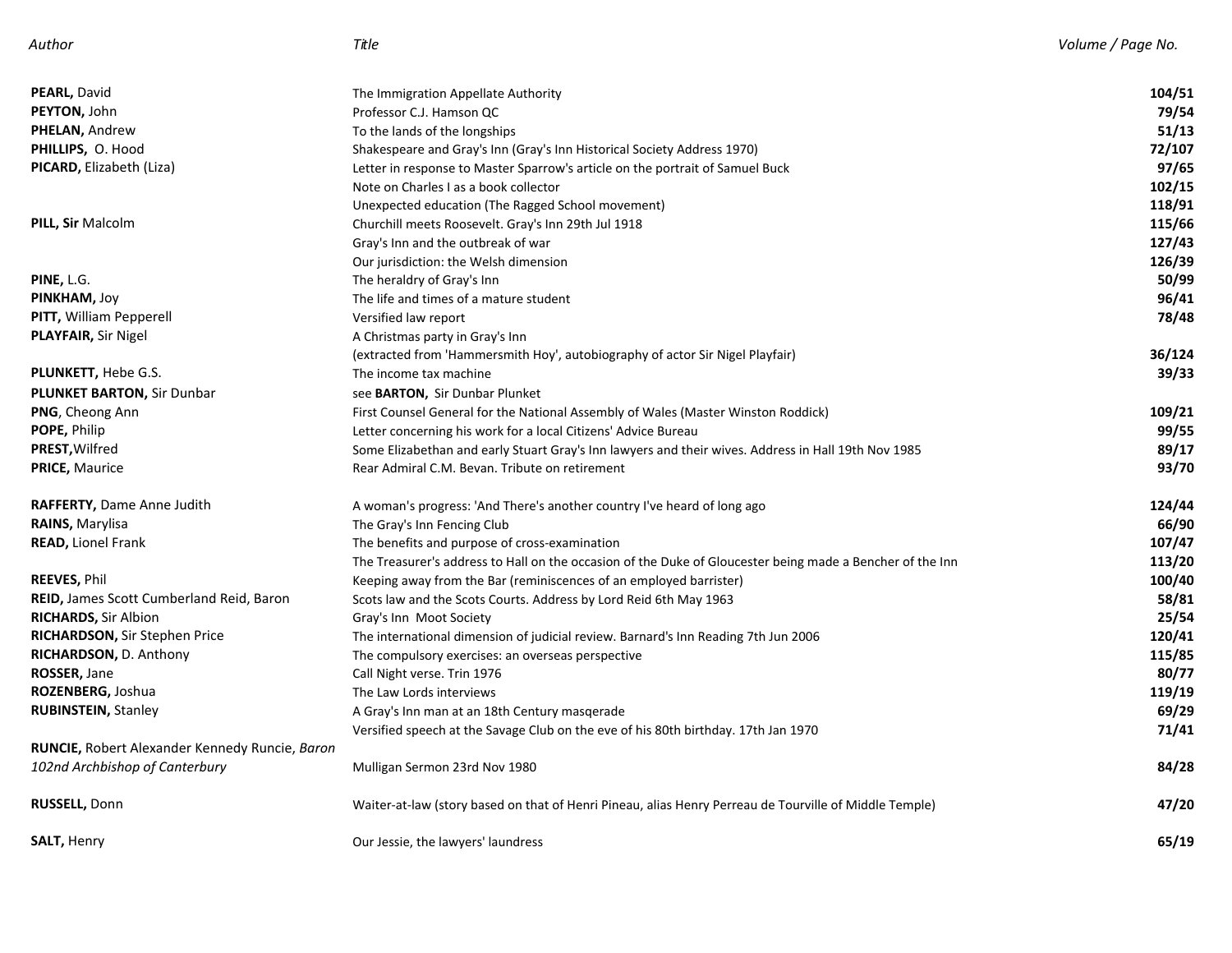| Author | $\sim$<br>Title | Volume | ' Paae No. |
|--------|-----------------|--------|------------|
|--------|-----------------|--------|------------|

|                                            | Speech of the Treasurer on Call Night, Hilary Term 1959                                              | 49/41  |
|--------------------------------------------|------------------------------------------------------------------------------------------------------|--------|
| SAMUELS, Alec                              | A Dorset Chief Justice: Sir John Bankes 1589-1644, Chief Justice of the Common Peas                  | 114/35 |
|                                            | A renowned judge: Sir Wlliam Gascoigne                                                               | 116/84 |
|                                            | An overlooked Lord Chief (Lord Raymond)                                                              | 102/48 |
|                                            | F.E. Frederick Edwin Smith. Talk in Hall 14th Nov 1989                                               | 93/61  |
|                                            | Letter to Graya concerning forms of address for male and female members of Hall                      | 86/53  |
|                                            | Lord Atkin - fifty years on                                                                          | 99/39  |
|                                            | Samuel Pepys and Gray's Inn                                                                          | 108/60 |
|                                            | Sir John Bankes 1589-1644 Chief Justice of the Common Pleas                                          | 94/23  |
|                                            | Sir John Holt, Chief Justice                                                                         | 125/69 |
|                                            | Smoking in Hall. Letter 23rd July 1985                                                               | 89/49  |
| SARGENT, K.A.                              | At the sign of the peacock (Thresher & Glenny)                                                       | 99/27  |
| <b>SELLERS,</b> Sir Frederic Aked          | Message from The Hon. Sir Frederic Sellers [on the Silver Jubilee of Graya]                          | 35/79  |
|                                            | My first brief                                                                                       | 23/24  |
|                                            | Re-opening of the Hall on  5th December 1951. Treasurer's speech                                     | 35/25  |
|                                            | Speech at Dinner in honour of Winston Churchill 13th June 1952                                       | 36/91  |
|                                            | The men who restored the Inn Hall. Treasurer's speech at constructors' dinner on 18th Dec 1951       | 35/31  |
|                                            | The Treasurer's address to the newly-called barristers Hilary Term 1952                              | 35/8   |
|                                            | The Treasurer's address to the newly-called barristers Easter Term 1952                              | 36/103 |
| <b>SENTAMU,</b> John, Archbishop of York   | The Annual Mulligan Sermon preached 13th May 2007 (The Gospel and English law. Luke X, vs 25-37)     | 121/67 |
| <b>SENTER</b> , John                       | Lord Birkenhead: thirty years after- an Edinburgh anecdote                                           | 47/16  |
| <b>SEWELL, Timothy</b>                     | Call Night verse Easter 1976                                                                         | 80/74  |
| <b>SHAH,</b> M.J.                          | Without prejudice                                                                                    | 102/31 |
| <b>SHARPE, Sir Montague</b>                | The tragical case of Robert Francis                                                                  | 12/21  |
| SHAW, Stephen                              | Call Night verse                                                                                     | 79/70  |
| <b>SHAWCROSS, Hartley Shawcross, Baron</b> | Speech at House Dinner in his honour 12th Feb 1992                                                   | 95/42  |
|                                            | Staple Inn: (II) Re-opening by the Treasurer of Gray's Inn 31st May 1955 (Speech by Sir H Shawcross) | 42/113 |
| <b>SHERIDAN,</b> Denis                     | A tribute to the [Graya] advertisers                                                                 | 80/44  |
|                                            | Ad maiorem Dei gloriam (Mass in Chapel)                                                              | 82/61  |
| <b>SHUTTLEWORTH, Timothy</b>               | 1911; When poetry was spared                                                                         | 124/89 |
|                                            | F.E. at war                                                                                          | 128/79 |
|                                            | Opinion: there is a world elsewhere                                                                  | 121/15 |
|                                            | The call to the Colours in the Great War                                                             | 127/49 |
|                                            | The Holborn Restaurant                                                                               | 125/63 |
|                                            | The inimitable Chatterton                                                                            | 126/25 |
|                                            | The way we were                                                                                      | 119/52 |
|                                            | Whatever happened to Gamages?                                                                        | 121/63 |
| <b>SIMMONS, Marion</b>                     | China: a country of contrasts                                                                        | 118/26 |
|                                            | Is the Bar right to remove its blinkers?                                                             | 117/15 |
| <b>SIMON</b> Sir John                      | Notes on an address on the vocation of an advocate (E.H. Butcher)                                    | 8/32   |
|                                            |                                                                                                      |        |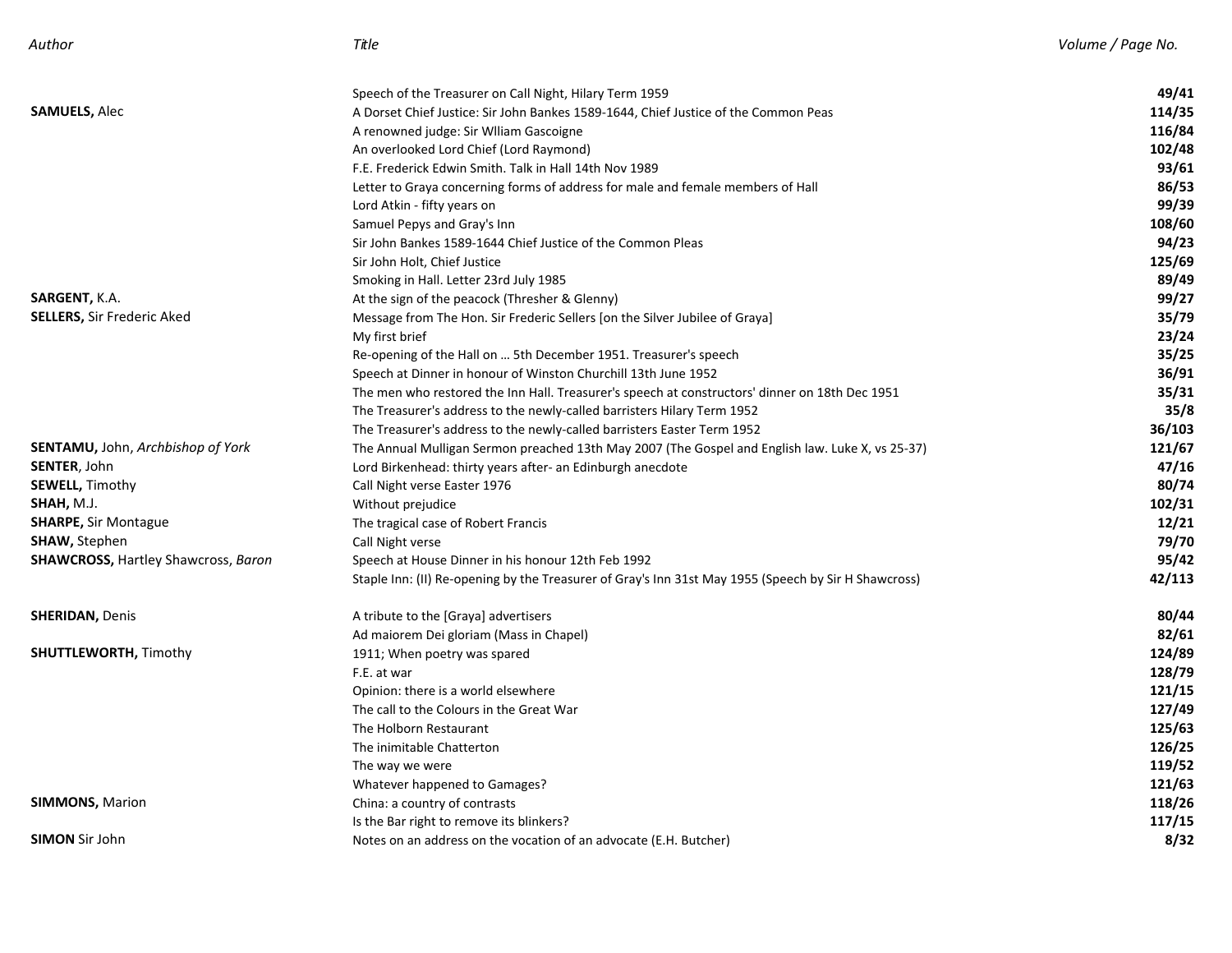| Author | $\sim$<br>Title | Volume | ' Paae No. |
|--------|-----------------|--------|------------|
|--------|-----------------|--------|------------|

| <b>SIMS, Vanessa</b><br><b>SINGER, Andrew</b> | Bar Pro Bono Unit                                                                                       | 107/19<br>109/42                  |
|-----------------------------------------------|---------------------------------------------------------------------------------------------------------|-----------------------------------|
| <b>SINGER, L.Jules</b>                        | The Taylor Music Therapy Project                                                                        | 27/59                             |
|                                               | A grandfather at Gray's Inn (reminiscences of a career at the Bar)                                      | 28/52                             |
|                                               | And heard great argument (Common Room conversation)                                                     |                                   |
|                                               | Did Shakespeare write Bacon?                                                                            | 32/135                            |
|                                               | Such stuff as dreams (Common Room conversation)                                                         | 29/54                             |
|                                               | That elusive reasonable man                                                                             | 35/57                             |
| <b>SLYNN, Gordon Slynn, Baron</b>             | 'A time to speak': forty sermons by Canon Eric James' (Review)                                          | 106/86                            |
|                                               | Call Night 9 Feb 1988. Speech by The Treasurer, Master Sir Gordon Slynn                                 | 92/43                             |
| <b>SMITH Frederick Edwin</b>                  | see <b>BIRKENHEAD</b>                                                                                   |                                   |
| SNATT, I                                      | Poems                                                                                                   | <sup>3</sup> ; 54/96;55/51; 56/95 |
| <b>SNYDER, Earl A</b>                         | Gray's Inn during the 1950s                                                                             | 80/29                             |
|                                               | Gray's Inn from across the Atlantic [American legal education]                                          | 57/29                             |
|                                               | Justice Sandra Day O'Connor                                                                             | 87/48                             |
| <b>SPARROW, (Albert) Charles</b>              | A historic venture. Revival of Barnard's Inn Reading (18th Jun 1996) + lecture 'Custom and the freedom' | 104/25                            |
|                                               | A notable portrait (Samuel Buck)                                                                        | 96/25                             |
|                                               | A problem picture [of Elizabeth I]                                                                      | 106/25                            |
|                                               | A speech to the newly-called 28th Jul 1994                                                              | 100/50                            |
|                                               | In the village. St John's Gate                                                                          | 110/46                            |
|                                               | Inns of Chancery. 'The farest inne' and 'a rank corner'                                                 | 108/18                            |
|                                               | Letter concerning the Black Bottle                                                                      | 102/63                            |
|                                               | Letter in response to Liza Picard's letter concerning his article about the portrait of Samuel Buck     | 98/72                             |
|                                               | Quare (poem)                                                                                            | 33/21                             |
|                                               | The Chapel Gallery                                                                                      | 107/38                            |
|                                               | The portrait of Master Lane                                                                             | 86/18                             |
|                                               | Two fine portraits (Robert Cecil and Sir John Finch)                                                    | 103/50                            |
| <b>SPENCE, Malcolm</b>                        | Scamadale - on the road to the Isles                                                                    | 111/51                            |
|                                               | The Gray's Inn estate                                                                                   | 101/63                            |
| <b>STACEY, Nicholas</b>                       | The Annual Mulligan Sermon preached at Gray's Inn 13th May 2001                                         | 113/28                            |
| <b>STAPLES, Leslie C</b>                      | Dickens and Gray's Inn                                                                                  | 27/30                             |
| <b>STEVENS, Robert</b>                        | The final Court of Appeal                                                                               | 116/18                            |
| STEEL, John                                   | The new Gray's Inn Bridge                                                                               | 125/54                            |
| <b>STEVENSON, Heon</b>                        | Dining in Hall: a case for conversational reform                                                        | 99/35                             |
| <b>STEVENSON, John</b>                        | A change of status (life in the Control Commission for Germany - military and civilian personnel)       | 33/52                             |
|                                               | Car for Mr Sikes [tale from British Zone of Germany]                                                    | 28/51                             |
|                                               | Wrecking a racket (the prosecution of Walter Kahman)                                                    | 30/112                            |
| <b>STEWART, lan</b>                           | Concerning the griffin                                                                                  | 33/36                             |
| <b>STOKES</b> Dorothy Scott                   | A woman barrister's views                                                                               | 8/29                              |
| <b>STONE, Sir Leonard</b>                     | Gray's Inn during the 1920s                                                                             | 80/20                             |
|                                               | Nicholas Parry and Simon Segar                                                                          | 34/79                             |
|                                               | The history of Gray's Inn silver                                                                        | 31/26                             |
|                                               |                                                                                                         |                                   |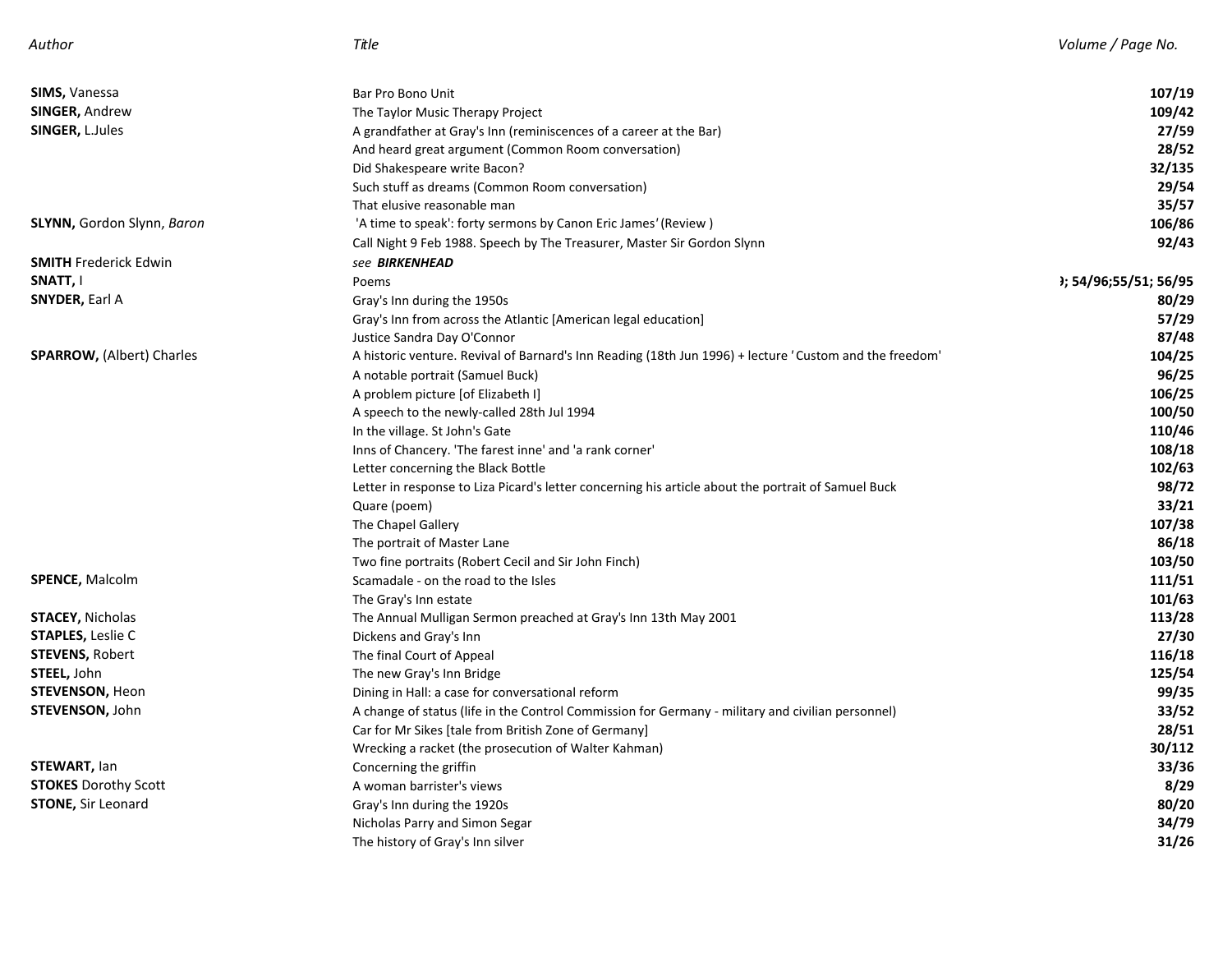| Author                                               | Title                                                                                                                              | Volume / Page No. |
|------------------------------------------------------|------------------------------------------------------------------------------------------------------------------------------------|-------------------|
| <b>STONE, Richard</b>                                | Legal education and the practice of law in Malaysia and Singapore. Call Night Speech 23rd Jul 1993.                                | 96/28             |
|                                                      | Call Night speech Easter 1992                                                                                                      | 96/60             |
|                                                      | Grand Day May 1992 (European Grand Night). Speech                                                                                  | 96/59             |
|                                                      | Six Prime Ministers and a President                                                                                                | 117/28            |
|                                                      | 'The Dolls' House': a page of architectural history                                                                                | 115/55            |
|                                                      | Treasurer's speech at House Dinner for Master Shawcross 12th Feb 1992                                                              | 95/38             |
| <b>STRICKLAND, Clive</b>                             | As others see us: account of an Inn tour by Master Sparrow                                                                         | 107/35            |
| <b>STURGESS, H.A.C. (Librarian of Middle Temple)</b> | A recollection [of a visitor tour of Gray's Inn and the Walks by M.D. Severn, Librarian]                                           | 29/36             |
| <b>SWIFT, Moira</b>                                  | Call speech, Mich 1959                                                                                                             | 51/30             |
| <b>SWOBODA, John Paul</b>                            | The death penalty in Uganda                                                                                                        | 121/73            |
| <b>TERRELL, Stephen</b>                              | Thomson v Inner Temple (Judgment)                                                                                                  | 87/41             |
| <b>THANKERTON</b> William Watson, Baron              | My first brief                                                                                                                     | 11/17             |
| <b>THOM, Theresa</b>                                 | Gray's Inn Library. Includes archival photographs                                                                                  | 122/26            |
|                                                      | THOMAS OF CWMGIEDD (Roger) John Laugharne Th Justice in one fixed place or several? 6th Birkenhead Lecture 1st Oct 2013 (abridged) | 127/17            |
| THOMPSON, D.S.                                       | Letter concerning former Gray's Inn staff                                                                                          | 102/91            |
| <b>THORNE, S.E.</b>                                  | The early history of the Inns of Court with special reference to Gray's Inn. Address in Hall 8th Jun 1959                          | 50/79             |
| THORP, H.O.                                          | Tax relief and retirement pensions                                                                                                 | 46/104            |
| TILBY, Hilary                                        | Stress at the Bar                                                                                                                  | 115/5             |
| <b>TITHERIDGE, Roger</b>                             | Moot visit to the U.S.A. September 1985                                                                                            | 89/25             |
| <b>TOOKEY, Geoffrey</b>                              | Call Night speech Mich 1967                                                                                                        | 67/33             |
| <b>TRAYNOR, Peter</b>                                | In the village - The Prudential building                                                                                           | 105/55            |
| TRENCHARD, C                                         | Who killed Sir Edmund Berry Godfrey?                                                                                               | 36/119            |
| <b>TUNNICLIFFE, J.T.</b>                             | Gray's Inn (Poem)                                                                                                                  | 88/63             |
| <b>TURNER, Robert</b>                                | The Civil Procedure Rules - the overriding objective, mirage or miracle                                                            | 114/52            |
|                                                      | Three tunnels and a Bear Garden (Beginnings of the Royal Courts of Justice)                                                        | 120/26            |
| <b>TYRER, Paul A.</b>                                | Gray's Inn during the 1970s                                                                                                        | 80/31             |
|                                                      | The law: first and last love. Article on Sir Robert Menzies                                                                        | 81/26             |
| U, C                                                 | Near forensic fable                                                                                                                | 53/31             |
| UFF, John                                            | In the village: St Alban's and the Gray's Inn connection                                                                           | 122/55            |
|                                                      | Make your own Strad                                                                                                                | 117/57            |
| <b>URQUART, Andrew</b>                               | A hymn to planning (poem)                                                                                                          | 64/104            |
| <b>VAGG, Irene</b>                                   | A year in Kurdistan - North Iraq                                                                                                   | 108/40            |
| <b>VER HEYDEN DE LANCY, Cornelius</b>                | see DE LANCEY, Cornelius                                                                                                           |                   |
| <b>VILLANI, Sandra</b>                               | ' No man's land'                                                                                                                   | 120/38            |
| <b>VINER, Monique</b>                                | A respect-able lady?                                                                                                               | 110/39            |
|                                                      | The beginnings of a respectable lady                                                                                               | 112/39            |
|                                                      | The Gray's Inn Scholarships Fund. Introduction                                                                                     | 110/24            |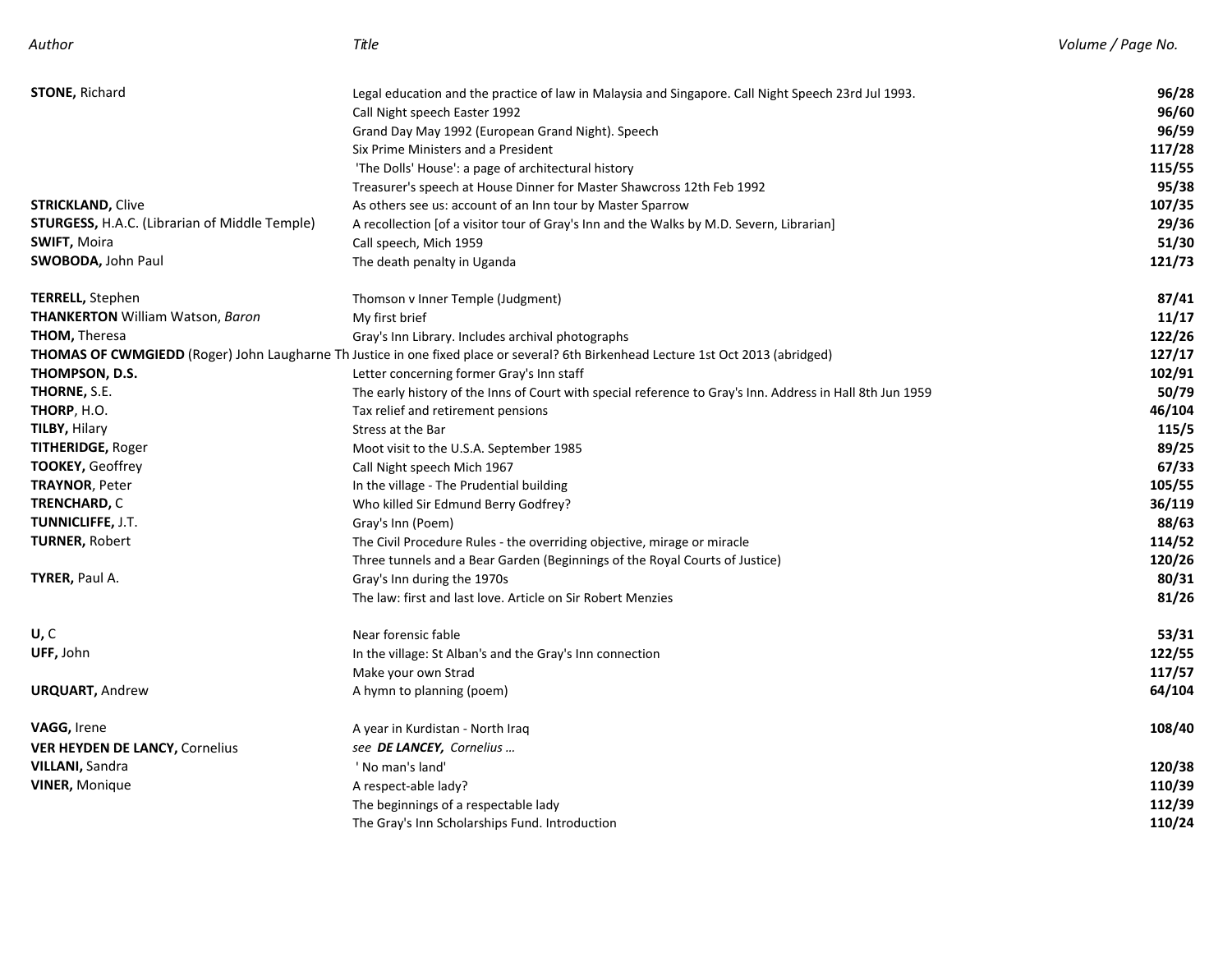| <b>WAITES, Lucinda</b>                                 | In the village: Sir John Soane's Museum                                                                          | 118/78      |
|--------------------------------------------------------|------------------------------------------------------------------------------------------------------------------|-------------|
| <b>WALDOCK, Sir (Claud) Humphrey</b>                   | Call speech, Hil. 1971                                                                                           | 73/27       |
| <b>WALKER, Liam</b>                                    | Gray's Inn: a student's perspective                                                                              | 114/65      |
| <b>WALL, Sir Nicholas</b>                              | Privacy and publicity in family law: their eternal tension. Barnard's Inn Reading 28th Jun 2012 (Edited version) | 126/43      |
| <b>WALLACE, Keith</b>                                  | Solicitors of Gray's Inn: Bird & Bird                                                                            | 85/36       |
| <b>WALLER, Sir George</b>                              | Speech at House Dinner to mark his retirment from th Court of Appeal 8th Oct 1987                                | 91/28       |
| <b>WALLER, Sir Mark</b>                                | The Treasurer (Master Paul Kennedy)                                                                              | 115/8       |
| <b>WALLINGTON, Sir Hubert</b>                          | My first brief                                                                                                   | 23/19       |
| <b>WALSH Sir Cecil</b>                                 | Moots: a causerie                                                                                                | 8/11        |
|                                                        | My first brief                                                                                                   | 12/26       |
| <b>WALSH, Phyllis Elena, Lady</b>                      | Recitation by Lady Walsh on her Call Night (Mich 1958). 1st verse repeated in obituary sub nom Goodwin 112/88    | 49/42       |
| <b>WALSHE, Peter</b>                                   | Solicitors of Gray's Inn: Williams and James                                                                     | 84/60       |
| <b>WALTER, Hubert C</b>                                | American visit 1960                                                                                              | 53/21       |
|                                                        | Shanghai 1959                                                                                                    | 51/27       |
| WARD, Ben                                              | Archaeology and the law                                                                                          | 104/20      |
| <b>WATSON, A. Aiken</b>                                | The courts of Scotland                                                                                           | 19/59       |
| <b>WATSON</b> (John) Bertrand                          | My first brief                                                                                                   | 12/35       |
| <b>WATSON, Leslie</b>                                  | The Law School                                                                                                   | 59/31       |
| <b>WATSON, William</b>                                 | see THANKERTON William Watson, Baron                                                                             |             |
| <b>WATTERS, Simon</b>                                  | What we do in the summertime                                                                                     | 103/26      |
| <b>WEIR, Douglas</b>                                   | Unwanted fugitives (at the Governor's pleasure). Account of a colonial police officer in Trinidad                | 116/90      |
| WELLWOOD, Edith M.                                     | A career in law reporting                                                                                        | 112/49      |
|                                                        | Gray's Inn Historical Society                                                                                    | 92/52       |
| <b>WELLWOOD, James Wesley</b>                          | Sir William Skipwith (the first Reader of Gray's Inn)                                                            | 50/107      |
|                                                        | Some observations on mooting                                                                                     | 20/35       |
|                                                        | The early history of Gray's Inn                                                                                  | 72/112      |
|                                                        | Gray's Inn Historical Society 1969-79                                                                            | 78/59;82/65 |
|                                                        | Stephen Lake (first student from New England)                                                                    | 88/36       |
|                                                        | Thomas Helwys (Elwes): the founder of the first Baptist Church in England                                        | 84/47       |
| WEST, F.T.                                             | Gray's Inn and its contractor                                                                                    | 48/77       |
| <b>WHEATLEY, Derek</b>                                 | A tyranny of judges?                                                                                             | 102/51      |
| <b>WHITE, Julie</b>                                    | The history of Ede and Ravenscroft                                                                               | 104/59      |
| <b>WIGODER, Basil Thomas Wigoder, Baron</b>            | Call Night address. Mich 1989                                                                                    | 93/66       |
|                                                        | Speech at House Dinner for Master Francis Cowper                                                                 | 93/27       |
| WILLIAMS OF OYSTERMOUTH, Rowan Douglas Williams, Baron |                                                                                                                  |             |
| (104th Archbishop of Canterbury)                       | Mulligan Sermon preached by The Most Revd. The Archbishop of Wales (later Archbishop of Canterbury)14th May 2000 | 111/20      |
| <b>WILSON Sir Courthope</b>                            | My first brief                                                                                                   | 12/30       |
|                                                        | The Duchy and County Palatine of Lancaster                                                                       | 10/7        |
| <b>WILSON, Henrietta, Lady</b>                         | The Grass Man, the Shrub Man, The Flower Man and the All-rounder                                                 | 105/42      |
|                                                        | Visitors, residents and birds of passage (Birds in the Inn)                                                      | 97/22       |